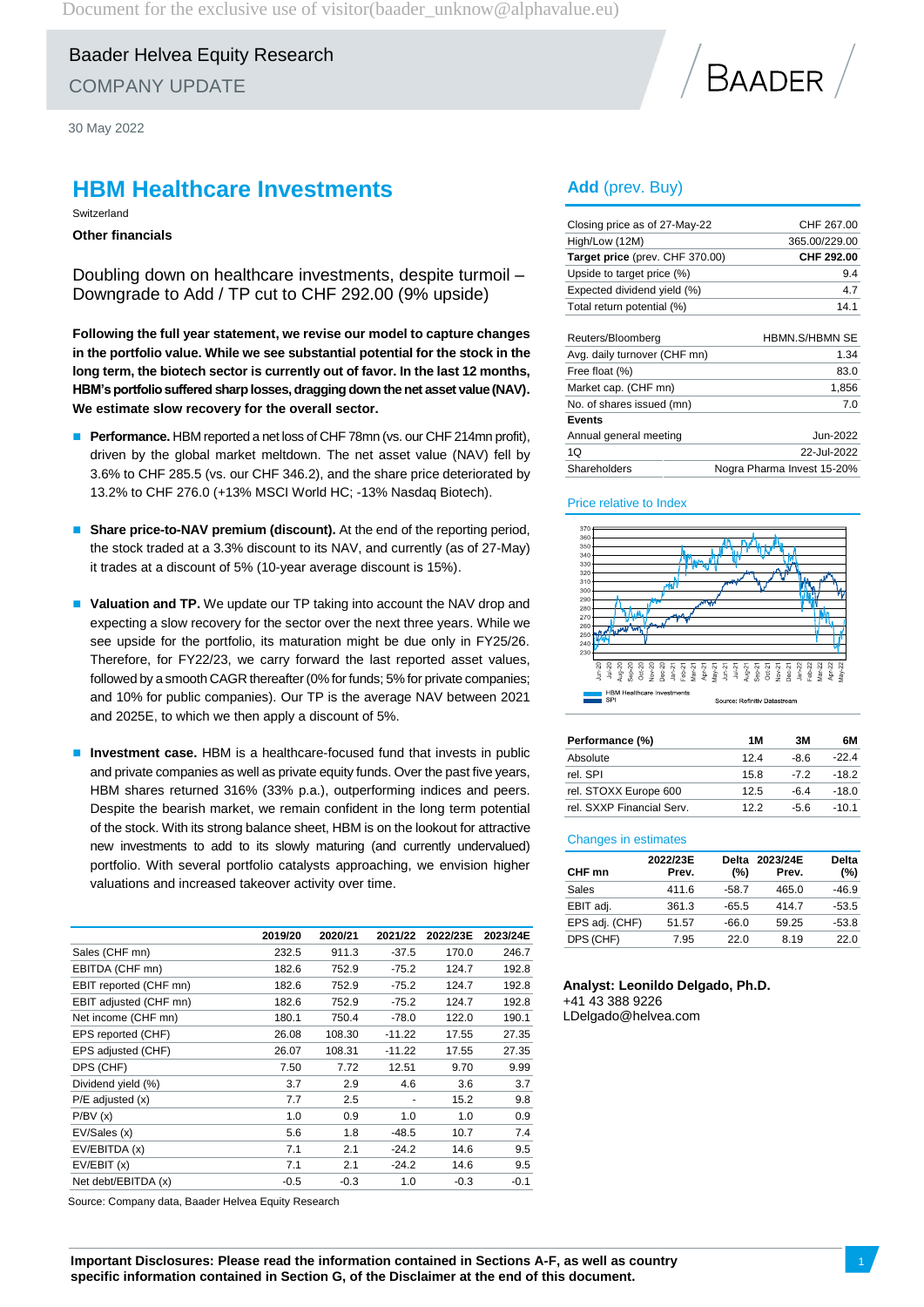

### **HBM Healthcare Investments**

### INVESTMENT CASE WITH SIGNIFICANT UPSIDE POTENTIAL IN THE LONG TERM – DOWNGRADED TO ADD GIVEN DEVALUATION OF PORTFOLIO AND PROJECTED SLOW RECOVERY OF THE BIOTECH SECTOR

Changes to our assumptions and estimates

Following the release of the full year statement and taking into account the impact of the current macroeconomic backdrop for HBM's investment strategy, we have made changes to our assumptions and estimates. Given that investment companies do not have revenues, the only "guidance" provided is cash distribution, which has a target yield of 3-5% p.a.

- Overall, in 2021/2022 HBM reported a net loss of CHF 78mn (vs. our expectation of CHF 214mn profit) and an earnings-per-share (EPS) loss of CHF 11.2 (vs. our expectation of CHF 30.8 profit). To this result contributed the fact that growth stocks struggled in the last 12 months as generalist investors sold off their stakes against the backdrop of rising inflation, interest rate increase and geopolitical tensions in Ukraine.
- HBM's net asset value (NAV) fell by 3.6% to CHF 285.5 per share (vs. our estimate of CHF 346.2), and the share price deteriorated by 13.2% to CHF 276.0. The broader healthcare experienced a mixed performance: with large pharma and medical technology companies rising by 13% (MSCI World Healthcare Index), and small- and midcap companies suffering a substantial loss of 13% (Nasdaq Biotech Index) and 35% (SPDR S&P Biotech ETF).
- Despite the negative results, the Board of Directors proposed a slight increase in the cash distribution to CHF 9.7 per share in the form of a par value repayment free of withholding tax. Based on the share price of 31-Mar-2022, this corresponds to a yield of 3.5%. We note that in 2021/2022 HBM paid a total of CHF 12.5 per share, of which CHF 9.5 ordinary distribution and CHF 3.5 anniversary payment.

|                    |            | FY21/22 | FY21/22E*     | <b>FY22/23E</b>  | <b>FY22/23E</b> |
|--------------------|------------|---------|---------------|------------------|-----------------|
|                    |            | Actual  | <b>Baader</b> | Company guidance | <b>Baader</b>   |
| Private companies  | CHF mn     | 614.3   | 604.5         | n.a.             | 614.3           |
| Funds              | CHF mn     | 175.9   | 206.0         | n.a.             | 175.9           |
| Public companies   | CHF mn     | 1.130.2 | 1,523.5       | n.a.             | 1,130.2         |
| <b>Investments</b> | CHF mn     | 1,920.5 | 2,334.0       | n.a.             | 1,920.5         |
| NAV per share      | <b>CHF</b> | 285.6   | 346.2         | n.a.             | 280.1           |
| <b>EPS</b>         | <b>CHF</b> | $-11.2$ | 30.8          | n.a.             | 122.0           |
| <b>DPS</b>         | <b>CHF</b> | 12.5    | 12.5          | 9.7              | 9.7             |

#### Guidance versus Baader Helvea

\* Our initial estimates for the full year FY21/22, prior to the official numbers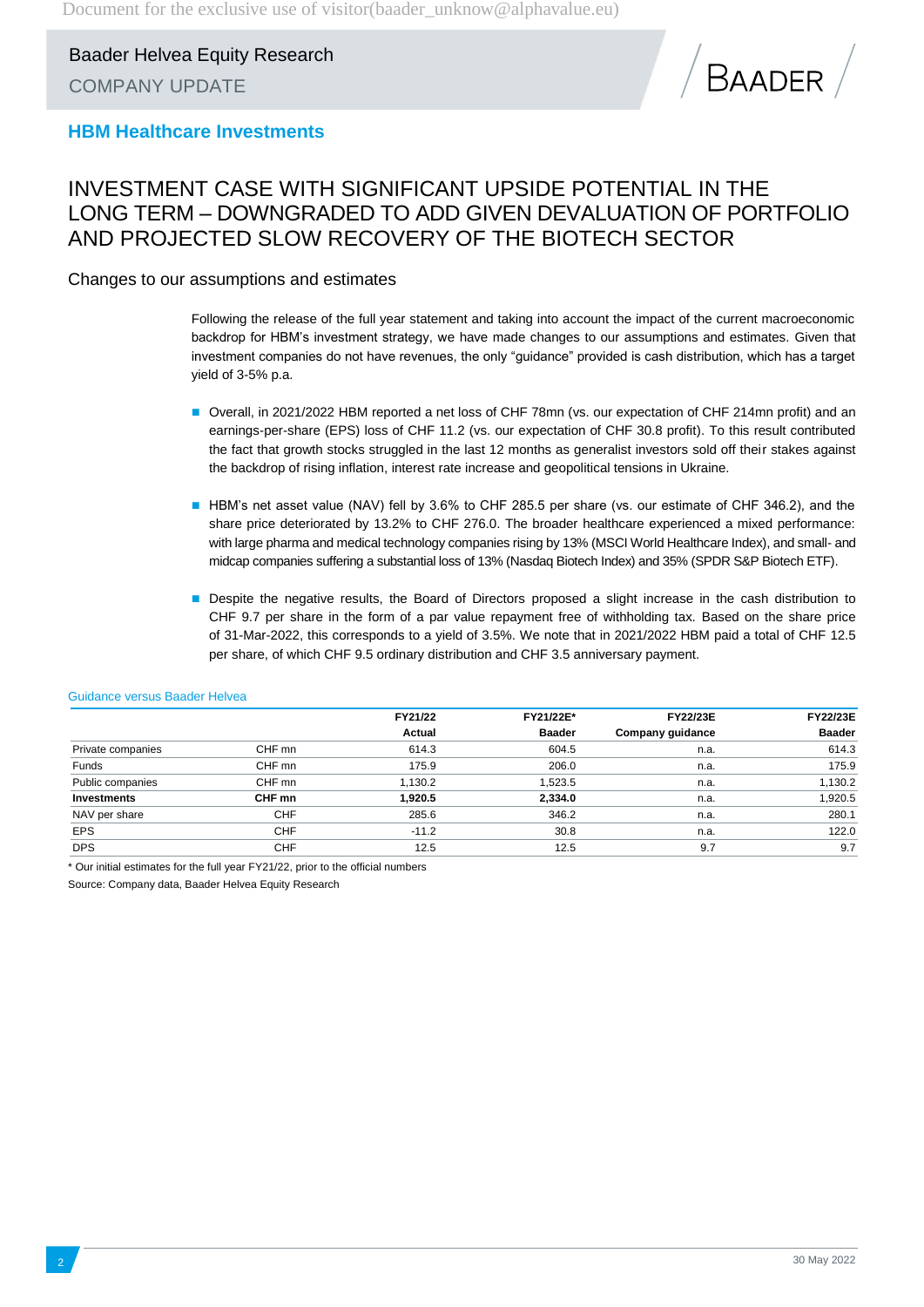

### **HBM Healthcare Investments**

### VALUATION

We downgrade to Add / TP cut to CHF 292.00 (9% upside)

**Our TP is based on the NAV evolution of investments in private and public companies, as well as funds. We calculate the TP by applying a 5% discount to the average NAV between FY21/22 and FY25/26E. Our model takes into account the near-term macro uncertainties as well as the expectation of a slow recovery for the biotech sector.**

- **NAV of private companies.** For FY22/23E, we keep the portfolio at the last reported value of CHF 614mn. We then apply a conservative 5% CAGR from FY23/24E to FY25/26E.
- **NAV of funds.** Historically, the contribution of funds to the total gains in the net asset value was limited to 5%. Therefore, for the future, we carry the last reported portfolio value of CHF 176mn.
- **NAV of public companies.** To determine the potential of the portfolio we used consensus TP whenever five or more analysts cover the stock, and capped the potential upside to a maximum of 200%. When less than five analysts cover the stock, we used the last closing price. With this method, we project a total value for the portfolio of CHF 1,502mn (33% upside to FY21/22). We think, however, that this potential will only be reached in FY25/26E, therefore we project an incremental growth over time. For FY22/23E, we keep the portfolio at the last reported value of CHF 1,130mn. We then apply a 10% CAGR from FY23/24E to FY25/26E.
- **Target price.** To derive the TP we take the average NAV between FY21/22 and FY25/26E. Given that the stock currently trades at a discount of 5% (below its 10-year average discount of 15%), we use this discount in our calculation of the target price.



Net asset value (NAV) per share development

\* Average NAV between FY21/23 and FY25/26E. Our TP is obtained after applying a 5% discount to the average NAV. Source: Company data, Baader Helvea Equity Research

#### Net asset value (NAV) components

|                           | CHF mn     | FY19/20  | FY20/21  | FY21/22  | FY22/23E | <b>FY23/24E</b> | <b>FY24/25E</b> | <b>FY25/26E</b> | Avg. 22E-25E |
|---------------------------|------------|----------|----------|----------|----------|-----------------|-----------------|-----------------|--------------|
| Cash                      | CHF mn     | 224.2    | 429.2    | 223.7    | 201.2    | 201.1           | 201.6           | 203.3           | n.a.         |
| Other assets              | CHF mn     | 15.7     | 38.5     | 28.1     | 29.4     | 29.4            | 29.4            | 29.4            | n.a.         |
| <b>Private Equities</b>   | CHF mn     | 550.4    | 446.2    | 614.3    | 614.3    | 645.1           | 677.3           | 718.8           | n.a.         |
| <b>Funds</b>              | CHF mn     | 156.0    | 216.6    | 175.9    | 175.9    | 175.9           | 175.9           | 175.9           | n.a.         |
| <b>Public Equities</b>    | CHF mn     | 629.9    | 1.404.2  | 1.130.2  | 1.130.2  | 1.243.2         | 1.367.5         | 1.501.5         | n.a.         |
| Liabilities               | CHF mn     | $-146.1$ | $-385.4$ | $-190.2$ | $-207.2$ | $-214.9$        | $-218.1$        | $-221.1$        | n.a.         |
| Net asset value           | CHF mn     | 1,430.1  | 2.149.2  | 1.982.0  | 1.943.9  | 2,079.9         | 2.233.7         | 2,407.9         | n.a.         |
| Shares outstanding        | mn         | 6.9      | 7.0      | 6.9      | 6.9      | 6.9             | 6.9             | 6.9             | n.a.         |
| Net asset value per share | <b>CHF</b> | 208.5    | 309.2    | 285.6    | 280.1    | 299.6           | 321.8           | 346.9           | 306.8        |
| Premium (discount)        | %          |          |          |          |          |                 |                 |                 | $-5.0$       |
| <b>Target price</b>       | <b>CHF</b> |          |          |          |          |                 |                 |                 | 291.5        |
| Upside (downside)         | %          |          |          |          |          |                 |                 |                 | 9            |

Source: Company data, Baader Helvea Equity Research

#### Target price sensitivity as function of the share price-to-NAV premium (discount)

| в. п. | .10%<br>v / 0<br>. | Eo.<br>,,,                        | 0%             | ວ 70<br>- - - | 10%<br>.      |
|-------|--------------------|-----------------------------------|----------------|---------------|---------------|
| . .   | 276                | 0 <sup>2</sup><br>$\sim$ 5 $\sim$ | $\sim$<br>30 t | $\sim$ $\sim$ | ר ה<br>ື<br>. |

Source: Baader Helvea Equity Research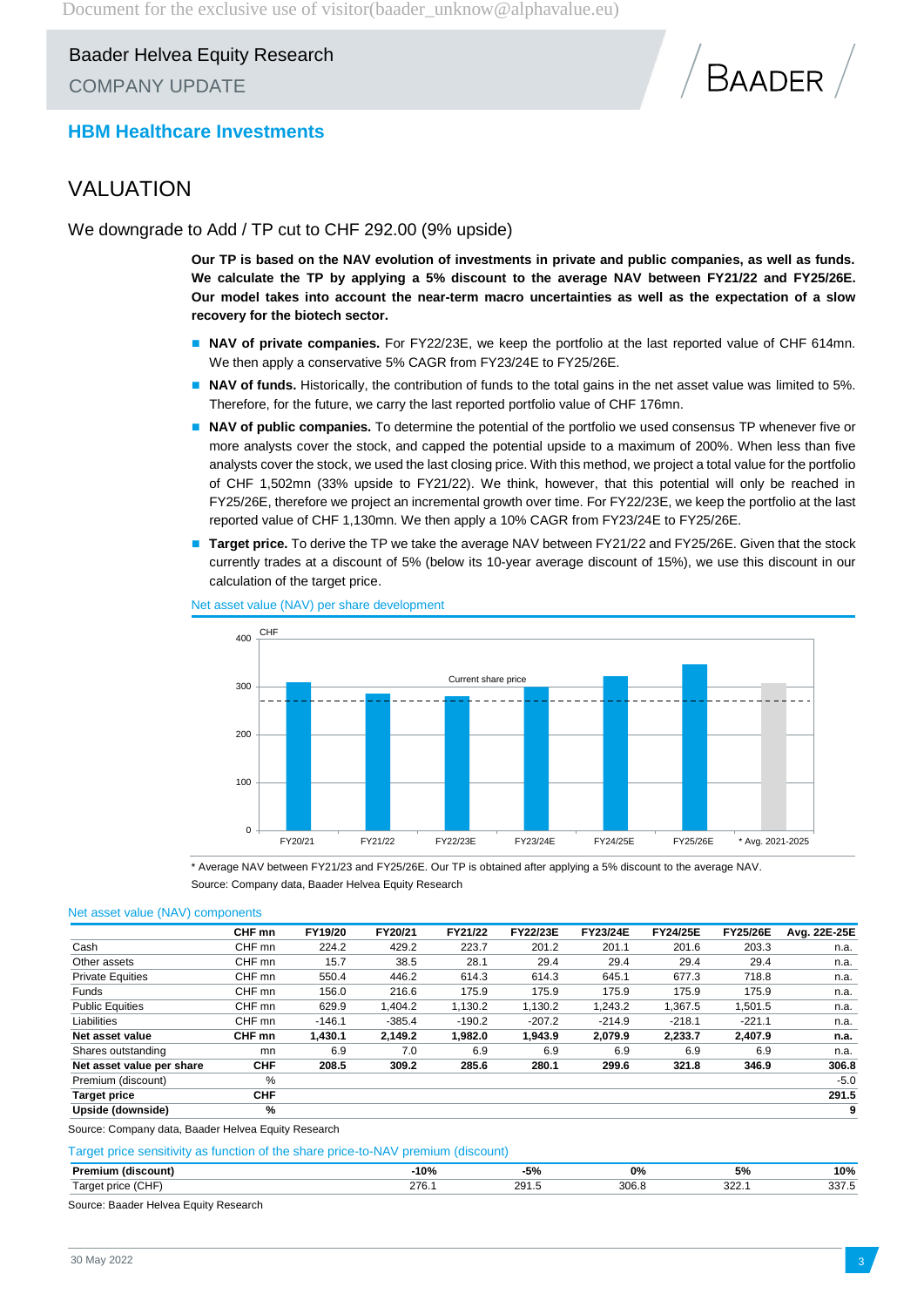

### **HBM Healthcare Investments**

### Valuation of the public companies' portfolio

 While we use consensus target prices (whenever five or more analysts cover the stock), we set a cut-off to a maximum of 200% upside. When less than five analysts cover the stock, we take the share price of the last trading day. Our model returns a long-term value of CHF 1,502mn for the portfolio, which we expect to be reached only in FY25/26.

#### Public equity value development

| <b>Holdings</b>                           | <b>Investment Owners</b><br>Currency | hip (%) | public | % Total Current value<br>(CHF mn) | Value at<br><b>Consensus TP</b><br>(CHF mn) | price<br>(CHF) | Share Consensus Upsid<br>TP (CHF) e (%) |             | Abs.<br>contribution<br>(CHF mn) | Contrib. to<br>upside (%) |
|-------------------------------------------|--------------------------------------|---------|--------|-----------------------------------|---------------------------------------------|----------------|-----------------------------------------|-------------|----------------------------------|---------------------------|
| <b>Ex-private companies</b>               |                                      |         |        |                                   |                                             |                |                                         |             |                                  |                           |
| Cathay Biotech                            | <b>CNY</b>                           | 7.1     | 38.1   | 430.9                             | 430.9                                       | 12.7           | 12.7                                    | 0           | 0.0                              | $\mathbf 0$               |
| <b>Harmony Biosciences</b>                | <b>USD</b>                           | 6.2     | 14.5   | 164.4                             | 214.7                                       | 40.3           | 52.6                                    | 31          | 50.3                             | 14                        |
| Y-mAbs Therapeutics                       | <b>USD</b>                           | 8.4     | 3.6    | 40.5                              | 74.6                                        | 10.8           | 19.8                                    | 84          | 34.1                             | 9                         |
| Pacira BioSciences                        | <b>USD</b>                           | 1.0     | 2.8    | 31.8                              | 41.4                                        | 59.4           | 77.5                                    | 30          | 9.6                              | 3                         |
| Monte Rosa<br>Therapeutics                | <b>USD</b>                           | 3.9     | 2.1    | 23.3                              | 60.3                                        | 7.5            | 19.4                                    | 159         | 37.0                             | 10                        |
| Arcutis                                   | <b>USD</b>                           | 1.9     | 1.5    | 16.9                              | 40.2                                        | 19.4           | 46.1                                    | 138         | 23.3                             | 6                         |
| <b>Turning Point</b><br>Therapeutics      | <b>USD</b>                           | 1.3     | 1.4    | 15.7                              | 40.4                                        | 33.4           | 85.8                                    | 157         | 24.7                             | $\overline{7}$            |
| <b>IO Biotech</b>                         | <b>USD</b>                           | 8.4     | 1.0    | 11.8                              | 11.8                                        | 4.2            | 4.2                                     | 0           | 0.0                              | 0                         |
| Instil Bio                                | <b>USD</b>                           | 0.8     | 0.9    | 10.5                              | 10.5                                        | 5.5            | 5.5                                     | $\mathbf 0$ | 0.0                              | $\pmb{0}$                 |
| Longboard<br>Pharmaceuticals              | <b>USD</b>                           | 11.1    | 0.8    | 9.3                               | 27.8                                        | 4.6            | 13.9                                    | 200         | 18.5                             | 5                         |
| Ambrx Biopharma                           | <b>USD</b>                           | 6.9     | 0.8    | 9.2                               | 9.2                                         | 3.7            | 3.7                                     | $\mathbf 0$ | 0.0                              | 0                         |
| <b>ALX Oncology</b>                       | <b>USD</b>                           | 1.4     | 0.8    | 9.0                               | 27.1                                        | 7.4            | 22.3                                    | 200         | 18.1                             | 5                         |
| <b>BioAtla</b>                            | <b>USD</b>                           | 4.0     | 0.6    | 6.6                               | 19.7                                        | 2.3            | 6.8                                     | 200         | 13.2                             | 4                         |
| Others, ex-private                        |                                      |         | 1.2    | 13.2                              | 13.2                                        |                |                                         |             |                                  |                           |
| <b>Various companies</b>                  |                                      |         |        |                                   |                                             |                |                                         |             |                                  |                           |
| <b>Biohaven</b><br>Pharmaceuticals        | <b>USD</b>                           | 0.6     | 4.1    | 46.8                              | 49.0                                        | 132.3          | 138.4                                   | 5           | 2.2                              | $\mathbf{1}$              |
| Sierra Oncology                           | <b>USD</b>                           | 3.2     | 2.0    | 22.1                              | 22.1                                        | 50.5           | 50.5                                    | $\pmb{0}$   | 0.0                              | $\pmb{0}$                 |
| Laurus Labs                               | <b>INR</b>                           | 0.5     | 1.7    | 19.3                              | 22.0                                        | 6.9            | 7.8                                     | 14          | 2.6                              | $\mathbf{1}$              |
| Argenx (ADR)                              | <b>USD</b>                           | 0.1     | 1.5    | 17.5                              | 21.1                                        | 298.1          | 359.8                                   | 21          | 3.6                              | $\mathbf{1}$              |
| <b>Biolnvent</b>                          | <b>SEK</b>                           | 6.8     | 1.5    | 17.4                              | 17.4                                        | 4.3            | 4.3                                     | 0           | 0.0                              | $\mathbf 0$               |
| Argenx                                    | <b>EUR</b>                           | 0.1     | 1.5    | 17.3                              | 20.0                                        | 306.9          | 354.4                                   | 15          | 2.7                              | $\mathbf{1}$              |
| ChemoCentryx                              | <b>USD</b>                           | 1.0     | 1.5    | 17.1                              | 47.5                                        | 21.6           | 60.0                                    | 178         | 30.4                             | 8                         |
| Hutchmed China                            | <b>HKD</b>                           | 0.5     | 1.2    | 13.8                              | 13.8                                        | 1.8            | 1.8                                     | $\mathbf 0$ | 0.0                              | $\pmb{0}$                 |
| lovance                                   | <b>USD</b>                           | 0.5     | 1.1    | 12.0                              | 36.1                                        | 6.5            | 19.4                                    | 200         | 24.1                             | 6                         |
| Dishman Carbogen                          | <b>INR</b>                           | 3.2     | 1.0    | 11.1                              | 11.1                                        | 1.4            | 1.4                                     | 0           | 0.0                              | $\pmb{0}$                 |
| Aurobindo Pharma                          | <b>INR</b>                           | 0.2     | 1.0    | 11.0                              | 17.2                                        | 6.5            | 10.1                                    | 57          | 6.2                              | $\mathbf 2$               |
| Zymeworks                                 | <b>USD</b>                           | 3.1     | 0.9    | 10.7                              | 32.0                                        | 6.3            | 19.0                                    | 200         | 21.3                             | 6                         |
| Vicore Pharma                             | <b>SEK</b>                           | 6.4     | 0.9    | 10.3                              | 10.3                                        | 3.1            | 3.1                                     | 0           | 0.0                              | $\pmb{0}$                 |
| Beigene                                   | <b>HKD</b>                           | 0.1     | 0.9    | 10.0                              | 3.0                                         | 9.2            | 2.8                                     | $-70$       | $-7.0$                           | $-2$                      |
| <b>Blueprint Medicines</b>                | <b>USD</b>                           | 0.2     | 0.8    | 8.5                               | 14.7                                        | 51.9           | 89.5                                    | 72          | 6.2                              | $\mathbf 2$               |
| Rocket Pharmaceuticals                    | <b>USD</b>                           | 0.9     | 0.7    | 8.5                               | 25.4                                        | 10.7           | 32.0                                    | 200         | 16.9                             | 5                         |
| <b>Mirati Therapeutics</b>                | <b>USD</b>                           | 0.2     | 0.7    | 8.5                               | 22.9                                        | 36.7           | 99.6                                    | 171         | 14.5                             | $\overline{\mathbf{4}}$   |
| <b>Index Pharmaceuticals</b>              | <b>SEK</b>                           | 9.9     | 0.7    | 7.5                               | 7.5                                         | 0.1            | 0.1                                     | 0           | 0.0                              | $\pmb{0}$                 |
| Guangzhou<br>Baiyunshan<br>Pharmaceutical | <b>HKD</b>                           | 0.2     | 0.6    | 6.4                               | 6.4                                         | 4.4            | 4.4                                     | 0           | 0.0                              | $\pmb{0}$                 |
| Nicox                                     | <b>EUR</b>                           | 7.0     | 0.5    | 6.0                               | 6.0                                         | 1.9            | 1.9                                     | 0           | 0.0                              | 0                         |
| Affimed                                   | <b>USD</b>                           | 1.1     | 0.5    | 5.4                               | 16.1                                        | 3.0            | 8.9                                     | 200         | 10.7                             | 3                         |
| Insmed                                    | <b>USD</b>                           | 0.2     | 0.5    | 5.1                               | 13.1                                        | 18.0           | 46.1                                    | 156         | 8.0                              | $\overline{2}$            |
| Others, various public                    |                                      |         | 4.0    | 45.2                              | 45.2                                        |                |                                         |             |                                  |                           |
| <b>Total public</b>                       | CHF mn                               |         |        | 1,130.2                           | 1,501.5                                     |                |                                         | 33          | 371.3                            | 100                       |

Source: Company data, Refinitiv Datastream, Baader Helvea Equity Research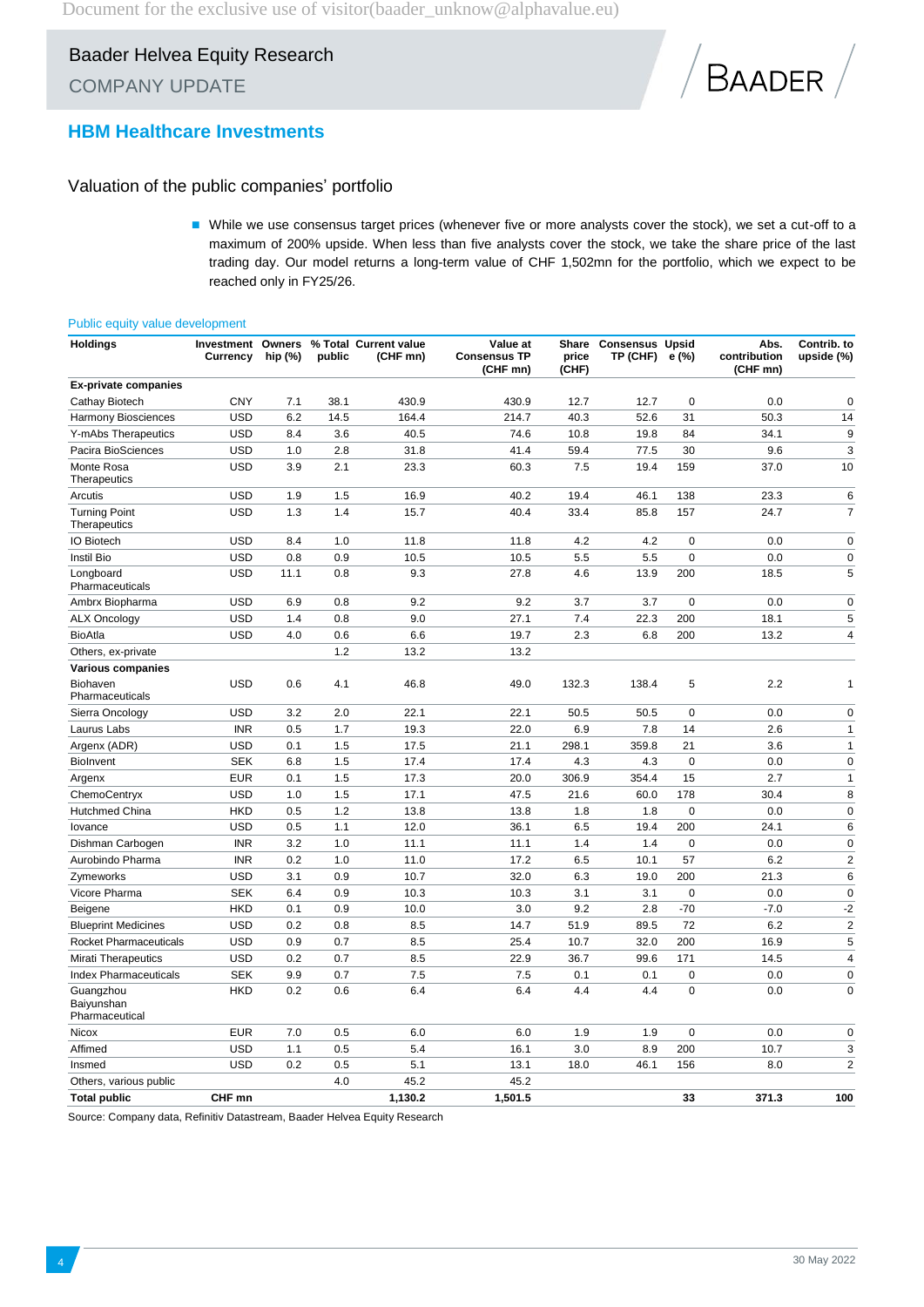

### **HBM Healthcare Investments**

### Valuation of funds

- HBM has investments in healthcare-dedicated funds, granting access to private equities across non-core geographies such as Asia and India. HBM's participation in funds is, therefore a straightforward sourcing tool for new private equity investments, providing exposure to geographies typically difficult to cover for Europe-based investors.
- Due to their limited visibility, and only 5% historical contribution to net asset gains, we carry those assets at reported fair value.

#### Value development for funds

|                                 | <b>Investment currency</b><br>(IC) | <b>Total Commitment</b><br>$(IC \, mn)$ | <b>Cumulative payments</b><br>$(IC \, mn)$ | <b>Cumulative</b><br>repayments (IC mn) | <b>Current value</b><br>(CHF mn) |
|---------------------------------|------------------------------------|-----------------------------------------|--------------------------------------------|-----------------------------------------|----------------------------------|
| <b>HBM</b> Genomics             | <b>USD</b>                         | 23.9                                    | 23.9                                       | 0.0                                     | 35.3                             |
| WuXi Healthcare Ventures II     | <b>USD</b>                         | 20.0                                    | 20.0                                       | 4.0                                     | 23.0                             |
| MedFocus Fund II                | <b>USD</b>                         | 26.0                                    | 26.0                                       | 25.0                                    | 21.9                             |
| 6 Dimensions Capital            | <b>USD</b>                         | 25.0                                    | 25.0                                       | 26.0                                    | 21.6                             |
| 120 Capital                     | <b>USD</b>                         | 25.0                                    | 13.8                                       | 0.0                                     | 12.1                             |
| C-Bridge Healthcare Fund IV     | <b>USD</b>                         | 10.0                                    | 9.7                                        | 0.2                                     | 10.8                             |
| <b>HBM BioCapital II</b>        | <b>EUR</b>                         | 42.0                                    | 46.1                                       | 21.8                                    | 10.8                             |
| Tata Capital HBM Fund I         | <b>USD</b>                         | 10.0                                    | 9.9                                        | 6.9                                     | 5.8                              |
| LYZZ Capital Fund II            | <b>USD</b>                         | 15.0                                    | 5.6                                        | 0.0                                     | 5.5                              |
| C-Bridge Healthcare Fund V      | <b>USD</b>                         | 15.0                                    | 5.6                                        | 0.5                                     | 4.3                              |
| Hatteras Venture Partners III   | <b>USD</b>                         | 10.0                                    | 10.2                                       | 2.9                                     | 4.0                              |
| <b>Galen Partners V</b>         | <b>USD</b>                         | 10.0                                    | 10.4                                       | 8.8                                     | 3.8                              |
| Tata Capital Healthcare Fund II | <b>USD</b>                         | 20.0                                    | 5.8                                        | 0.8                                     | 3.8                              |
| <b>HBM Genomics II</b>          | <b>USD</b>                         | 15.0                                    | 4.0                                        | 0.0                                     | 3.4                              |
| BioVeda China IV                | <b>USD</b>                         | 5.0                                     | 4.0                                        | 0.9                                     | 3.2                              |
| <b>BioMedInvest II</b>          | CHF                                | 10.0                                    | 10.0                                       | 3.9                                     | 3.0                              |
| <b>BioMedInvest I</b>           | CHF                                | 26.0                                    | 26.0                                       | 27.6                                    | 1.7                              |
| Nordic Biotech                  | <b>DKK</b>                         | 31.0                                    | 31.0                                       | 221.7                                   | 1.1                              |
| <b>Others</b>                   |                                    |                                         |                                            |                                         | 0.6                              |
| <b>Total funds</b>              | CHF mn                             |                                         |                                            |                                         | 175.9                            |
| CAGR                            | %                                  |                                         |                                            |                                         | 0.0                              |
| 12-month forward fair value     | CHF mn                             |                                         |                                            |                                         | 175.9                            |

Note: IC = Investment currency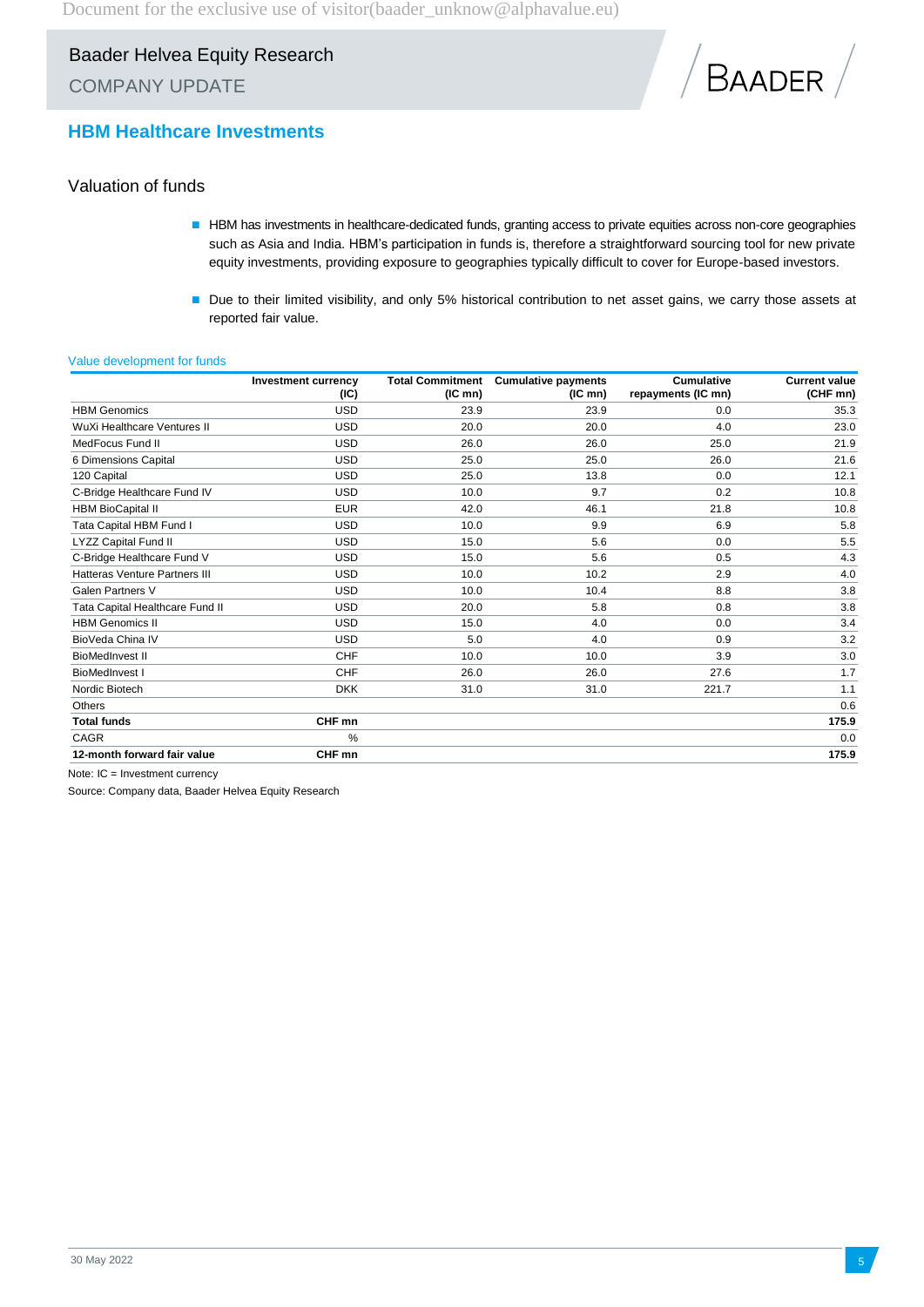

### **HBM Healthcare Investments**

### Valuation of private equities' portfolio

Based on the historical trend, we see a substantial upside potential from private equities supported by trade sales and IPOs. In the long-term, we estimate the portfolio might grow by 17% (to CHF 718mn), given its historical performance. In the current market, however, we envision a delayed growth with the full value reached only in FY25/26E.

#### Value development of private equity companies

| <b>Private companies</b>          | Investment<br>currency | Amount disbursed | Ownership (%) | Fair value (IC mn) | Fair value (CHF mn) |
|-----------------------------------|------------------------|------------------|---------------|--------------------|---------------------|
| Swixx BioPharma                   | <b>EUR</b>             | 34.8             | 26.3          | 141.7              | 144.6               |
| <b>Neurelis</b>                   | <b>USD</b>             | 24.4             | 10.5          | 56.2               | 51.9                |
| ConnectRN                         | <b>USD</b>             | 13.9             | 21.7          | 52.1               | 48.0                |
| <b>NiKang Therapeutics</b>        | <b>USD</b>             | 20.0             | 5.3           | 25.2               | 23.3                |
| Dren Bio                          | <b>USD</b>             | 14.9             | 7.8           | 22.7               | 21.0                |
| Tata 1mg                          | <b>INR</b>             | 971.2            | 3.9           | 1632.7             | 19.9                |
| Fangzhou (Jianke)                 | <b>USD</b>             | 19.9             | 6.0           | 19.7               | 18.2                |
| Nuance Pharma                     | <b>USD</b>             | 14.0             | 3.7           | 18.7               | 17.2                |
| <b>Numab Therapeutics</b>         | CHF                    | 17.0             | 6.5           | 17.0               | 17.0                |
| <b>SAI Life Sciences</b>          | <b>INR</b>             | 449.0            | 5.5           | 1,343.9            | 16.4                |
| FarmaLatam                        | <b>USD</b>             | 14.8             | 44.7          | 17.7               | 16.3                |
| Karius                            | <b>USD</b>             | 15.0             | 4.9           | 15.0               | 13.8                |
| Valo Health                       | <b>USD</b>             | 15.0             | 1.3           | 15.0               | 13.8                |
| <b>Odyssey Therapeutics</b>       | <b>USD</b>             | 10.0             | 3.6           | 14.2               | 13.1                |
| Adrenomed                         | <b>EUR</b>             | 12.7             | 10.5          | 12.7               | 12.9                |
| Sphingotec                        | <b>EUR</b>             | 13.0             | 14.2          | 10.7               | 11.0                |
| Upstream Bio                      | <b>USD</b>             | 11.0             | 6.5           | 11.0               | 10.1                |
| Neuron <sub>23</sub>              | <b>USD</b>             | 8.0              | 2.2           | 10.8               | 10.0                |
| Genalyte (BaseHealth)             | <b>USD</b>             | 7.5              | 3.5           | 10.2               | 9.4                 |
| <b>River Renal</b>                | <b>USD</b>             | 10.0             | 12.5          | 10.0               | 9.2                 |
| Mineralys Therapeutics            | <b>USD</b>             | 10.0             | 13.3          | 10.0               | 9.2                 |
| <b>Aculys Pharma</b>              | <b>USD</b>             | 6.0              | 4.8           | 9.9                | 9.1                 |
| Fore Biotherapeutics (NovellusDx) | <b>USD</b>             | 9.0              | 10.4          | 9.0                | 8.3                 |
| Shape Memory Medical              | <b>USD</b>             | 8.8              | 16.8          | 8.8                | 8.1                 |
| Valcare                           | <b>USD</b>             | 5.8              | 8.0           | 8.5                | 7.9                 |
| <b>Cure Everlife Holdings</b>     | <b>USD</b>             | 8.9              | 9.3           | 8.4                | 7.8                 |
| <b>Acrivon Therapeutics</b>       | <b>USD</b>             | 8.0              | 3.6           | 8.0                | 7.4                 |
| Visen Pharmaceuticals             | <b>USD</b>             | 7.5              | 0.6           | 7.5                | 6.9                 |
| <b>Arrakis Therapeutics</b>       | <b>USD</b>             | 7.0              | 4.6           | 7.0                | 6.5                 |
| eGenesis Bio                      | <b>USD</b>             | 7.0              | 2.0           | 7.0                | 6.5                 |
| Cardialen                         | <b>USD</b>             | 6.5              | 17.8          | 6.5                | 6.0                 |
| FogPharma                         | <b>USD</b>             | 5.0              | 1.9           | 5.0                | 4.6                 |
| 1000Farmacie                      | <b>EUR</b>             | 4.0              | 14.6          | 4.0                | 4.1                 |
| Ignis Therapeutics                | <b>USD</b>             | 4.2              | 1.2           | 4.2                | 3.9                 |
| <b>Mahzi Therapeutics</b>         | <b>USD</b>             | 4.0              | 5.2           | 4.0                | 3.7                 |
| Freenome Holdings                 | <b>USD</b>             | 3.0              | 0.2           | 3.0                | 2.8                 |
| MicroOptx                         | <b>USD</b>             | 3.0              | 8.3           | 3.0                | 2.8                 |
| Polyneuron Pharmaceuticals        | CHF                    | 9.9              | 16.1          | 2.5                | 2.5                 |
| Vascular Dynamics                 | <b>USD</b>             | 12.5             | 9.1           | 2.7                | 2.5                 |
| C Ray Therapeutics                | <b>USD</b>             | 2.0              | 1.6           | 2.0                | 1.8                 |
| Antiva Biosciences                | <b>USD</b>             | 1.5              | 1.8           | 1.5                | 1.4                 |
| Others                            |                        |                  |               |                    | 3.6                 |
| <b>Total private companies</b>    | CHF mn                 |                  |               |                    | 614.3               |
| CAGR                              | %                      |                  |               |                    | 17.0                |
| 12-month forward fair value       | CHF mn                 |                  |               |                    | 718.8               |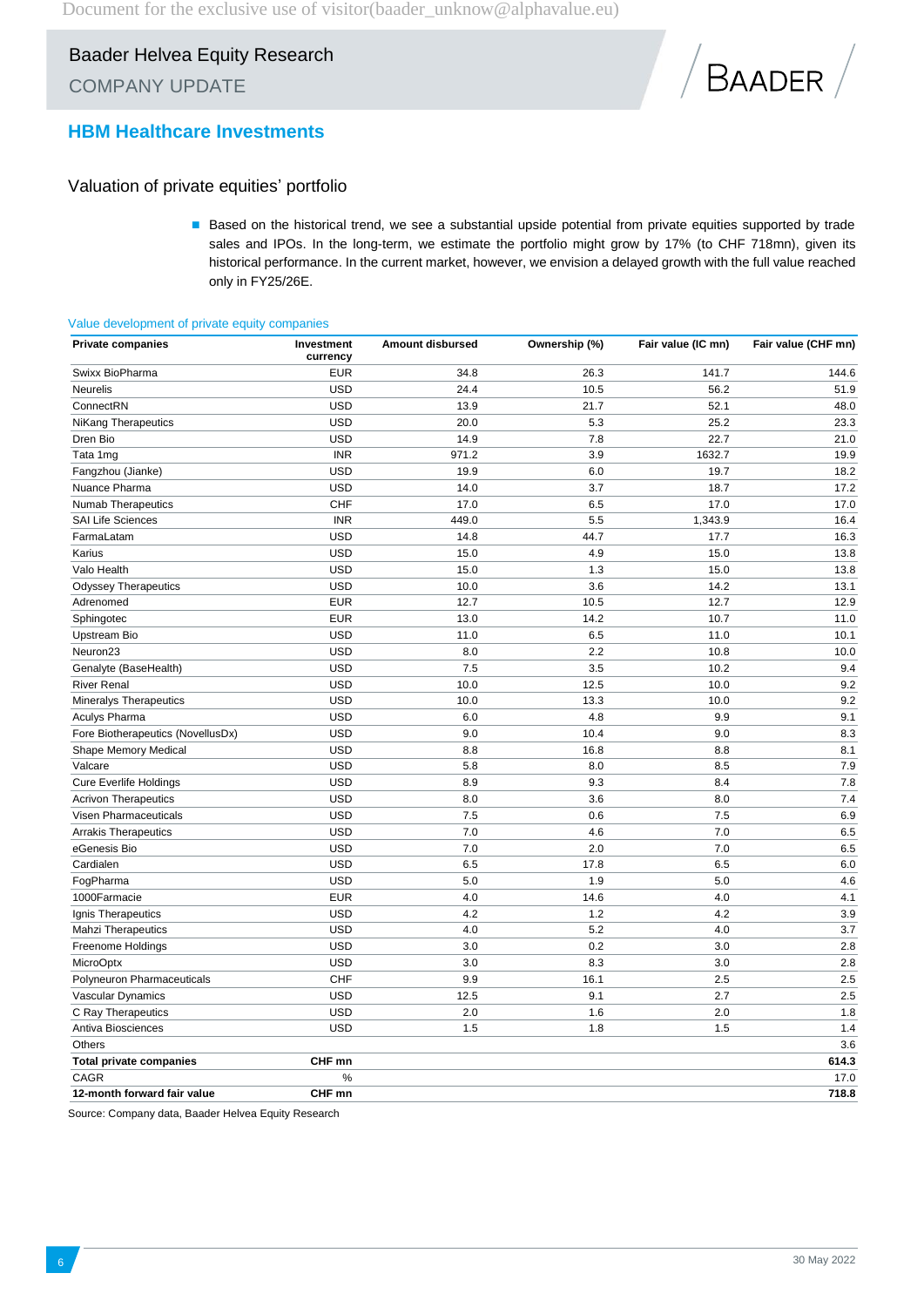

### **HBM Healthcare Investments**

### EXPECTED CATALYSTS FOR 2022

■ With a disclosed portfolio of 35 public companies, we estimate HBM will benefit from substantial news flow from its portfolio, which might help the stock move toward our TP of CHF 292.0 per share.

|  |  |  |  | Important catalysts include clinical results, drug approvals and product launch |
|--|--|--|--|---------------------------------------------------------------------------------|
|--|--|--|--|---------------------------------------------------------------------------------|

| Company                                      | Portfolio          | % Total NAV | <b>Catalyst type</b> | <b>Details</b>                                                                     |
|----------------------------------------------|--------------------|-------------|----------------------|------------------------------------------------------------------------------------|
| Arcutis                                      | Public, ex-private | 1.5%        | US drug approval     | Roflumilast cream (ARQ 151), Plaque psoriasis                                      |
| Beigene                                      | Public             | 0.9%        | US drug approval     | Brukinsa, CLL                                                                      |
| <b>TurningPoint Therapeutics</b>             | Public, ex-private | 1.4%        | US drug approval     | Pre NDA meeting for Repotrectinib, ROS1+ NSCLC                                     |
| <b>YmAbs Therapeutics</b>                    | Public, ex-private | 3.6%        | US drug approval     | Omburtamab, neuroblastoma with CNS/leptomeningeal metastases                       |
| Arcutis                                      | Public, ex-private | 1.5%        | Phase III            | Roflumilast foam (ARQ 154), Seborrheic Dermatitis                                  |
| Arcutis                                      | Public, ex-private | 1.5%        | Phase III            | Roflumilast cream (ARQ 151), Atopic Dermatitis                                     |
| Argenx                                       | Public             | 1.5%        | Phase III            | Vyvgart Efgartigimod ), ADDRESS SC data, Pemphigus Vulgaris (PV)                   |
| Argenx                                       | Public             | 1.5%        | Phase III            | Vyvgart Efgartigimod ) ADAPT SC data, MG                                           |
| Beigene                                      | Public             | 0.9%        | Phase III            | Tislelizumab, 1L HCC                                                               |
| Beigene                                      | Public             | 0.9%        | Phase III            | Brukinsa, addtl phase III (ALPINE) trial (r/r CLL/SLL)                             |
| <b>Biohaven Pharmaceuticals</b>              | Public             | 4.1%        | Phase III            | Troriluzole, S pinocerebellar ataxia (SCA)                                         |
| <b>Biohaven Pharmaceuticals</b>              | Public             | 4.1%        | Phase III            | Troriluzole, Obsessive compulsive disorder (OCD)                                   |
| <b>Blueprint Medicines</b>                   | Public             | 0.8%        | Phase III            | Ayvakit, PIONEER data readout, indolent systemic mastocytosis                      |
| Pacira Biosciences                           | Public, ex-private | 2.8%        | Phase III            | Exparel, data and NDA filing, scietic and adductor canal nerve blocks              |
| <b>ALX Oncology</b>                          | Public, ex-private | 0.8%        | Phase I/II           | Evorpacept + Azacitidine, MDS                                                      |
| <b>BioAtla</b>                               | Public, ex-private | 0.6%        | Phase I/II           | BA3011 (CAB AXL ADC), NSCLC                                                        |
| <b>BioAtla</b>                               | Public, ex-private | 0.6%        | Phase I/II           | BA3011 (CAB AXL ADC), Soft tissue sarcomas & bone sarcoma                          |
| <b>BioAtla</b>                               | Public, ex-private | 0.6%        | Phase I/II           | BA3021 (CAB ROR2 ADC), NSCLC & melanoma                                            |
| Biolnvent                                    | Public             | 1.5%        | Phase I/II           | BI 1808, safety and prem efficacy data, solid tumors                               |
| <b>Biolnvent</b>                             | Public             | 1.5%        | Phase I/II           | BT 001, safety and prem efficacy data, solid tumors                                |
| Harmony Biosciences                          | Public, ex-private | 14.5%       | Phase I/II           | Pitolisant Wakix ), Prader Willi Syndrome                                          |
| Harmony Biosciences                          | Public, ex-private | 14.5%       | Phase I/II           | Pitolisant Wakix ), Myotonic dystrophy 1                                           |
| InstilBio                                    | Public, ex-private | 0.9%        | Phase I/II           | ITIL 168, R/R advanced melanoma trial                                              |
| <b>IOBiotech</b>                             | Public             | 1.0%        | Phase I/II           | 10102 10103, Data readout for phase II basket trial (combined with PD 1 inhibitor) |
| Longboard Pharmaceuticals Public, ex-private |                    | 0.8%        | Phase I/II           | LP352, DEEs and other refractory epilepsies                                        |
| <b>Mirati Therapeutics</b>                   | Public             | 0.7%        | Phase I/II           | Adagrasib, KRYSTAL 1 piv trial data & brain mets data, 2L+NSCLC                    |
| <b>TurningPoint Therapeutics</b>             | Public, ex-private | 1.4%        | Phase I/II           | TPX 0046 SWORD 1, solid tumors (RETFusion or mutation solid tumors)                |
| <b>TurningPoint Therapeutics</b>             | Public, ex-private | 1.4%        | Phase I/II           | TPX 0131 FORGE 1, ALK+ NSCLC                                                       |
| Zymeworks                                    | Public             | 0.9%        | Phase I/II           | ZW49, HER2 expressing cancers                                                      |
| Zymeworks                                    | Public             | 0.9%        | Phase I/II           | Zanidatamab (ZW25), 1L HER2+ GEA                                                   |
| Zymeworks                                    | Public             | 0.9%        | Phase I/II           | Zanidatamab (ZW25), 1L HER2+ mBc                                                   |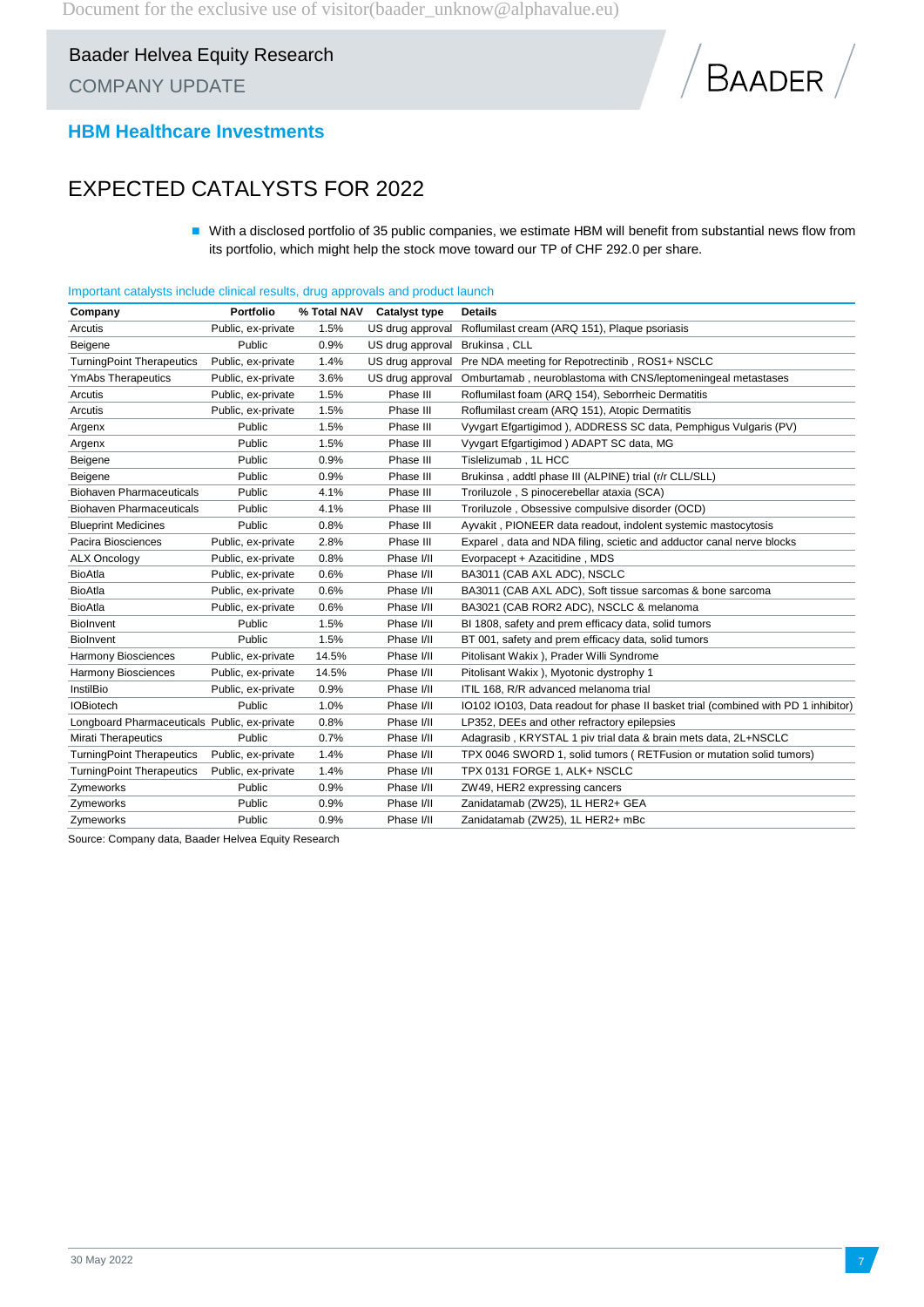

### **HBM Healthcare Investments**

### CONSOLIDATED INCOME STATEMENT

|                                                                         |                   | FY7/18  | FY18/19 | FY19/20 | FY20/21        |          |         |             | FY21/22 FY22/23E FY23/24E FY24/25E FY25/26E |           |
|-------------------------------------------------------------------------|-------------------|---------|---------|---------|----------------|----------|---------|-------------|---------------------------------------------|-----------|
| Net result on investments                                               | CHF mn            | 190.9   | 253.3   | 201.1   | 986.9          | $-43.3$  | 170.0   | 246.7       | 278.6                                       | 308.4     |
| Change in provision for deferred tax on capital gain<br>and other taxes | CHF mn            | 0.0     | 0.0     | $-17.2$ | $-7.6$         | $-13.8$  | 0.0     | 0.0         | 0.0                                         | 0.0       |
| Dividend income                                                         | CHF mn            | 0.1     | 0.7     | 4.1     | 0.4            | 3.4      | 0.0     | 0.0         | 0.0                                         | 0.0       |
| Net result from financial instruments                                   | CHF mn            | $-33.9$ | 0.1     | 55.6    | $-67.7$        | 31.6     | 0.0     | 0.0         | 0.0                                         | 0.0       |
| Net result from other financial assets                                  | CHF mn            | $-6.5$  | 9.4     | $-11.1$ | $-0.8$         | $-15.4$  | 0.0     | $0.0\,$     | 0.0                                         | 0.0       |
| <b>Results from investment activities</b>                               | CHF mn            | 150.6   | 263.4   | 232.5   | 911.3          | $-37.5$  | 170.0   | 246.7       | 278.6                                       | 308.4     |
| Growth yoy                                                              | %                 | $-15$   | 75      | $-12$   | 292            | $-104$   | $-553$  | 45          | 13                                          | 11        |
| Management fee                                                          | CHF mn            | $-14.2$ | $-17.3$ | $-20.5$ | $-26.3$        | $-34.9$  | $-27.3$ | $-27.3$     | $-27.3$                                     | $-27.3$   |
| Performance fee                                                         | CHF mn            | $-15.9$ | $-31.9$ | $-24.7$ | $-120.7$       | $-1.7$   | $-17.0$ | $-24.7$     | $-27.9$                                     | $-30.8$   |
| Personnel expenses                                                      | CHF <sub>mn</sub> | $-2.7$  | $-3.8$  | $-3.5$  | $-10.3$        | $-1.1$   | $-1.0$  | $-2.0$      | $-3.0$                                      | $-3.0$    |
| Other Operating expenses                                                | CHF mn            | $-1.4$  | $-1.5$  | $-1.3$  | $-1.1$         | 0.0      | 0.0     | 0.0         | 0.0                                         | 0.0       |
| <b>Operating costs</b>                                                  | CHF mn            | $-34.3$ | $-54.5$ | $-50.0$ | $-158.4$       | $-37.7$  | $-45.3$ | $-53.9$     | $-58.1$                                     | $-61.1$   |
| Growth yoy                                                              | %                 | $-12$   | 59      | -8      | 217            | $-76$    | 20      | 19          | 8                                           | 5         |
| <b>EBITDA</b>                                                           | CHF mn            | 116.2   | 208.9   | 182.6   | 752.9          | $-75.2$  | 124.7   | 192.8       | 220.5                                       | 247.3     |
| Growth yoy                                                              | $\frac{0}{0}$     | $-15$   | 80      | $-13$   | 312            | $-110$   | $-266$  | 55          | 14                                          | 12        |
| EBIT                                                                    | CHF mn            | 116.2   | 208.9   | 182.6   | 752.9          | $-75.2$  | 124.7   | 192.8       | 220.5                                       | 247.3     |
| Growth yoy                                                              | $\%$              | $-15$   | 80      | $-13$   | 312            | $-110$   | $-266$  | 55          | 14                                          | 14        |
| <b>Finance costs</b>                                                    | CHF mn            | $-2.4$  | $-2.4$  | $-2.4$  | $-2.5$         | $-2.7$   | $-2.7$  | $-2.7$      | $-2.7$                                      | -2.7      |
| Growth yoy                                                              | $\%$              | -6      | $-2$    | 3       | $\overline{2}$ | 10       | 0       | $\mathbf 0$ | $\mathbf 0$                                 | $\pmb{0}$ |
| <b>EBT</b>                                                              | CHF mn            | 113.8   | 206.6   | 180.1   | 750.4          | $-78.0$  | 122.0   | 190.1       | 217.7                                       | 244.6     |
| Growth yoy                                                              | %                 | $-15$   | 81      | $-13$   | 317            | $-110$   | $-257$  | 56          | 15                                          | 12        |
| Net result for the year                                                 | CHF mn            | 113.8   | 206.6   | 180.1   | 750.4          | $-78.0$  | 122.0   | 190.1       | 217.7                                       | 244.6     |
| Growth yoy                                                              | %                 | $-15$   | 81      | $-13$   | 317            | $-110$   | $-257$  | 56          | 15                                          | 12        |
| Outstanding shares, time weighted                                       | mn                | 6.9     | 6.9     | 6.9     | 6.9            | 7.0      | 7.0     | 7.0         | 7.0                                         | 7.0       |
| <b>Basic EPS</b>                                                        | <b>CHF</b>        | 16.4    | 30.0    | 26.1    | 108.3          | $-11.2$  | 17.6    | 27.3        | 31.3                                        | 35.2      |
| <b>Composition of net assets</b>                                        |                   |         |         |         |                |          |         |             |                                             |           |
| Private companies                                                       | CHF mn            | 288.4   | 409.6   | 550.4   | 446.2          | 614.3    | 614.3   | 645.1       | 677.3                                       | 718.8     |
| Funds                                                                   | CHF <sub>mn</sub> | 125.6   | 132.6   | 156.0   | 216.6          | 175.9    | 175.9   | 175.9       | 175.9                                       | 175.9     |
| Public companies                                                        | CHF mn            | 750.0   | 688.2   | 629.9   | 1,404.2        | 1,130.2  | 1,130.2 | 1,243.2     | 1,367.5                                     | 1,501.5   |
| <b>Investments</b>                                                      | CHF mn            | 1,163.9 | 1,230.4 | 1,336.3 | 2,067.0        | 1,920.5  | 1,920.5 | 2,064.2     | 2,220.8                                     | 2,396.2   |
| Net results on investments                                              |                   |         |         |         |                |          |         |             |                                             |           |
| Private                                                                 | CHF mn            | 82.1    | 80.5    | 93.6    | 106.6          | 128.8    | 0.0     | 30.7        | 32.3                                        | 41.5      |
| Funds                                                                   | CHF mn            | 3.2     | 3.7     | 9.2     | 48.8           | $-35.4$  | 0.0     | 0.0         | 0.0                                         | 0.0       |
| Public                                                                  | CHF mn            | 105.5   | 169.1   | 98.3    | 831.5          | $-136.7$ | 0.0     | 113.0       | 124.3                                       | 134.0     |
| Net cash from selling securities                                        | CHF mn            | 0.0     | 0.0     | 0.0     | 0.0            | 0.0      | 170.0   | 103.0       | 122.0                                       | 133.0     |
| Net gain/losses                                                         | CHF mn            | 190.9   | 253.3   | 201.1   | 986.9          | $-43.3$  | 170.0   | 246.7       | 278.6                                       | 308.4     |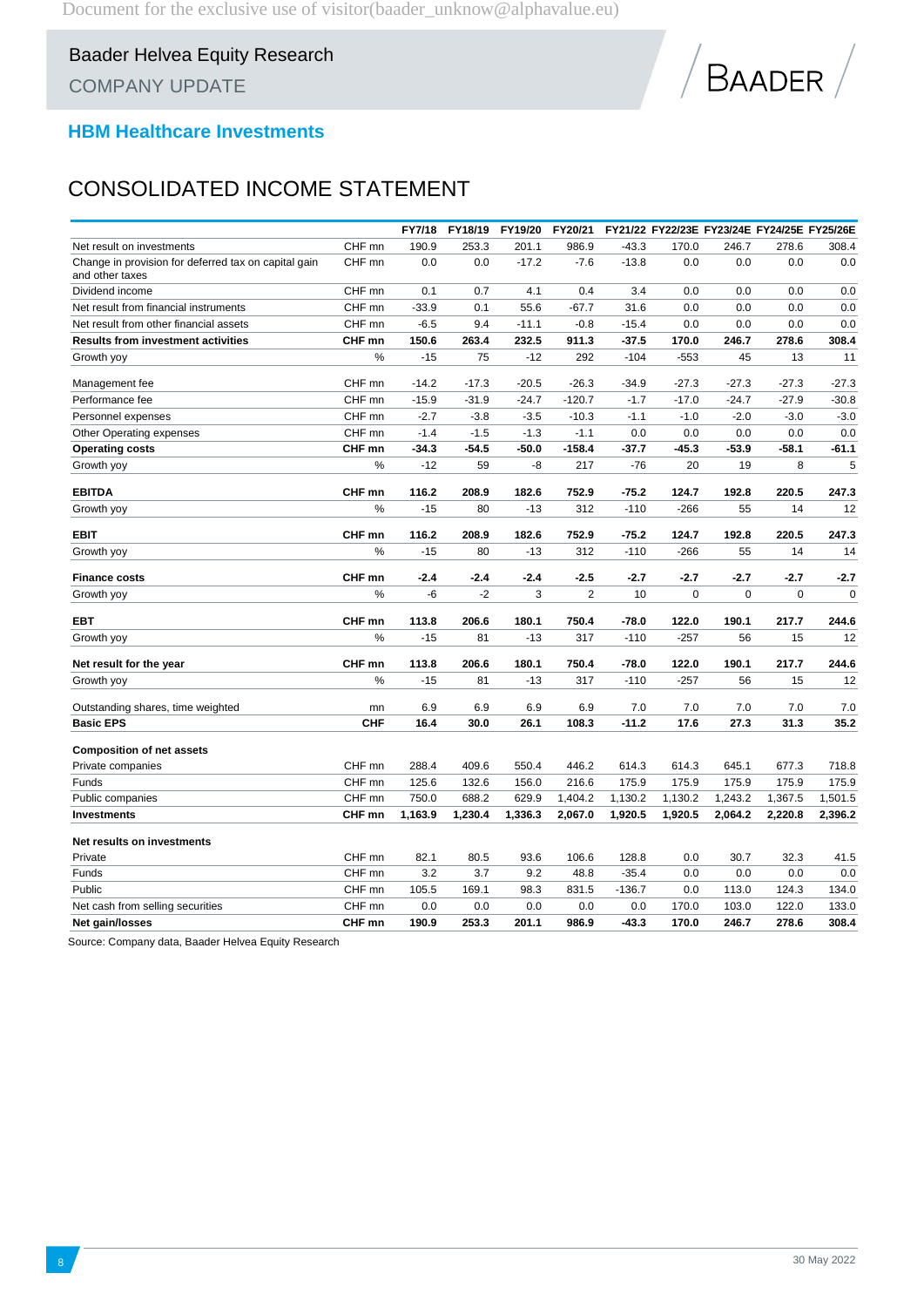

### **HBM Healthcare Investments**

### CONSOLIDATED BALANCE SHEET

|                                           |            | FY17/18 | FY18/19 | FY19/20 | FY20/21 |         | FY21/22 FY22/23E |         | FY23/24E FY24/25E FY25/26E |         |
|-------------------------------------------|------------|---------|---------|---------|---------|---------|------------------|---------|----------------------------|---------|
| Cash and cash equivalents                 | CHF mn     | 220.1   | 268.4   | 224.2   | 429.2   | 223.7   | 201.2            | 201.1   | 201.6                      | 203.3   |
|                                           | CHF mn     |         |         |         |         |         |                  |         |                            |         |
| Net working capital                       | CHF mn     | 0.4     | 0.6     | 0.2     | 0.2     | 0.0     | 0.0              | 0.0     | 0.0                        | 0.0     |
| <b>Financial assets</b>                   | CHF mn     | 32.9    | 32.2    | 15.5    | 38.3    | 28.1    | 29.4             | 29.4    | 29.4                       | 29.4    |
| Investments                               | CHF mn     | 1,163.9 | 1,230.4 | 1,336.3 | 2,067.0 | 1,920.5 | 1,920.5          | 2,064.2 | 2,220.8                    | 2,396.2 |
| <b>Total assets</b>                       | CHF mn     | 1,417.3 | 1,531.6 | 1,576.2 | 2,534.6 | 2,172.3 | 2,151.1          | 2,294.8 | 2,451.8                    | 2,628.9 |
| Total current assets                      | CHF mn     | 223.6   | 269.2   | 229.2   | 429.3   | 225.2   | 201.3            | 201.2   | 201.7                      | 203.3   |
| Total non-current assets                  | CHF mn     | 1,193.6 | 1,262.4 | 1,347.0 | 2,105.2 | 1,947.0 | 1,920.5          | 2,064.2 | 2,220.8                    | 2,396.2 |
| <b>Total liabilities</b>                  | CHF mn     | 19.9    | 37.4    | 29.4    | 132.0   | 2.8     | 19.8             | 27.4    | 30.6                       | 33.6    |
| Debt                                      | CHF mn     | 99.2    | 191.6   | 99.6    | 99.8    | 148.9   | 148.9            | 148.9   | 148.9                      | 148.9   |
| Other provisions                          | CHF mn     | 147.6   | 0.0     | 17.2    | 153.6   | 38.5    | 38.5             | 38.5    | 38.5                       | 38.5    |
| <b>Total Shareholder's equity</b>         | CHF mn     | 1,150.5 | 1,302.6 | 1,430.1 | 2,149.2 | 1,982.0 | 1,943.9          | 2,079.9 | 2,233.7                    | 2,407.9 |
| Total liabilties and shareholder's equity | CHF mn     | 1,417.3 | 1,531.6 | 1,576.2 | 2,534.6 | 2,172.3 | 2,151.1          | 2,294.8 | 2,451.8                    | 2,628.9 |
| <b>Total current liabilities</b>          | CHF mn     | 167.5   | 129.6   | 29.4    | 310.8   | 2.8     | 19.8             | 27.4    | 30.6                       | 33.6    |
| Total non-current liabilities             | CHF mn     | 99.2    | 99.4    | 116.7   | 74.5    | 187.5   | 187.5            | 187.5   | 187.5                      | 187.5   |
| Shares outstanding                        | mn         | 6.9     | 6.9     | 6.9     | 7.0     | 6.9     | 6.9              | 6.9     | 6.9                        | 6.9     |
| NAV per share                             | <b>CHF</b> | 166.6   | 189.8   | 208.5   | 309.2   | 285.6   | 280.1            | 299.6   | 321.8                      | 346.9   |

Source: Company data, Baader Helvea Equity Research

## CASH FLOW STATEMENT

|                                                                  |        | FY17/18 | FY18/19 | FY19/20 | FY20/21 |          |          |         |         | FY21/22 FY22/23E FY23/24E FY24/25E FY25/26E |
|------------------------------------------------------------------|--------|---------|---------|---------|---------|----------|----------|---------|---------|---------------------------------------------|
| Management fee paid                                              | CHF mn | $-14.2$ | $-17.3$ | $-20.5$ | $-26.3$ | $-34.9$  | $-27.3$  | $-27.3$ | $-27.3$ | $-27.3$                                     |
| Performance fee for previous reporting period paid               | CHF mn | $-23.5$ | $-17.0$ | $-33.9$ | $-26.3$ | $-128.8$ | $-120.7$ | $-1.7$  | $-17.0$ | $-24.7$                                     |
| Expenses paid (personnel and other operating<br>expenses)        | CHF mn | $-3.5$  | $-2.8$  | $-3.5$  | $-2.8$  | $-3.4$   | $-1.0$   | $-2.0$  | $-3.0$  | $-3.0$                                      |
| Future changes in NWC                                            | CHF mn | 0.0     | 0.0     | 0.0     | 0.0     | 0.0      | 0.0      | 0.0     | 0.0     | 0.0                                         |
| Net cash from operating activities                               | CHF mn | $-41.3$ | $-37.1$ | $-58.0$ | $-55.4$ | $-167.1$ | $-148.9$ | $-30.9$ | $-47.3$ | $-54.9$                                     |
| Change in other financial assets                                 | CHF mn | 0.0     | 0.0     | 0.0     | 0.0     | 0.0      | 26.6     | 0.0     | 0.0     | 0.0                                         |
| Interest and dividend payments received                          | CHF mn | 0.1     | 0.7     | 4.1     | 0.4     | 3.4      | 0.0      | 0.0     | 0.0     | 0.0                                         |
| Net sale/purchase of investments                                 | CHF mn | 105.1   | 176.8   | 95.8    | 222.7   | 97.4     | 170.0    | 103.0   | 122.0   | 133.0                                       |
| Payments received from milestones                                | CHF mn | 22.3    | 10.2    | 29.7    | 4.0     | 11.8     | 0.0      | 0.0     | 0.0     | 0.0                                         |
| Net cash flow from financial instruments for currency<br>hedging | CHF mn | $-1.8$  | 0.0     | 0.0     | 19.1    | $-4.0$   | 0.0      | 0.0     | 0.0     | 0.0                                         |
| Net cash flow from financial instruments for market<br>hedging   | CHF mn | $-20.5$ | $-48.4$ | $-48.8$ | 45.2    | $-95.7$  | 0.0      | 0.0     | 0.0     | 0.0                                         |
| Net change of other financial instruments                        | CHF mn | 8.9     | $-4.1$  | 7.6     | 1.7     | 0.9      | 0.0      | 0.0     | 0.0     | 0.0                                         |
| Net cash from investing activities                               | CHF mn | 114.1   | 135.2   | 88.5    | 293.1   | 13.7     | 196.6    | 103.0   | 122.0   | 133.0                                       |
| Interest paid                                                    | CHF mn | $-2.2$  | $-2.2$  | $-2.2$  | $-2.3$  | $-2.4$   | $-2.7$   | $-2.7$  | $-2.7$  | $-2.7$                                      |
| Redemption of financial liabilities                              | CHF mn | 0.0     | 0.0     | 0.0     | 0.0     | $-50.0$  | 0.0      | 0.0     | 0.0     | 0.0                                         |
| Issuance of financial liabilities                                | CHF mn | 0.0     | 0.0     | 0.0     | 0.0     | 98.9     | 0.0      | 0.0     | 0.0     | 0.0                                         |
| Total cash distributions to shareholders                         | CHF mn | $-40.8$ | $-48.4$ | $-51.8$ | $-53.5$ | $-87.0$  | $-67.4$  | $-69.4$ | $-71.5$ | $-73.7$                                     |
| Net change of treasury shares                                    | CHF mn | $-9.9$  | $-6.1$  | $-0.8$  | 22.2    | $-2.2$   | 0.0      | 0.0     | 0.0     | 0.0                                         |
| Net cash from financing activities                               | CHF mn | $-52.9$ | $-56.7$ | $-54.9$ | $-33.6$ | $-42.7$  | $-70.1$  | $-72.2$ | $-74.3$ | $-76.4$                                     |
| Currency translation differences                                 | CHF mn | $-9.9$  | 6.9     | $-19.8$ | 0.9     | $-9.4$   | 0.0      | 0.0     | 0.0     | 0.0                                         |
| Net change of cash                                               | CHF mn | 10.1    | 48.3    | $-44.2$ | 205.0   | $-205.5$ | $-22.4$  | $-0.1$  | 0.5     | 1.7                                         |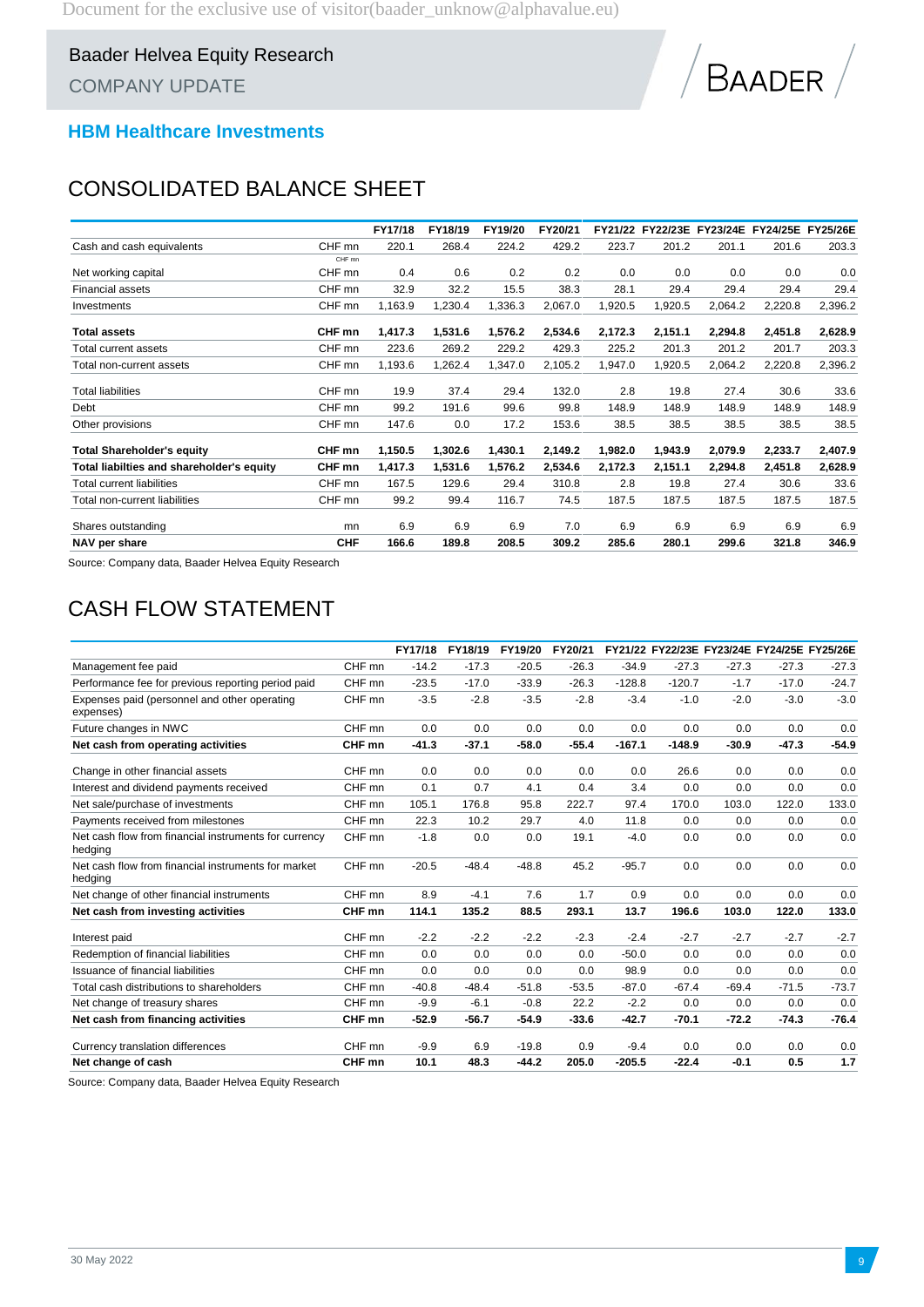COMPANY UPDATE



### Key data

### **HBM Healthcare Investments**

| Switzerland             |                    |
|-------------------------|--------------------|
| <b>Other financials</b> |                    |
| Reuters: HBMN.S         | Bloomberg: HBMN SE |
| Add                     |                    |
| Price on 27-May-22      | CHF 267.00         |
| <b>Target price</b>     | CHF 292.00         |
| High/Low (12M)          | CHF 365,00/229.00  |
| Market cap.             | CHF mn 1.856       |

#### **Company profile**

HBM Healthcare Investments actively invests in the human medicine, biotechnology, medical technology and diagnostics sectors. The company holds and manages an international portfolio of companies (closed-end fund).

#### Capital distribution per share

![](_page_9_Figure_10.jpeg)

Allocation of assets (Mar-22)

![](_page_9_Figure_12.jpeg)

#### Therapeutic areas (Mar-22)

![](_page_9_Figure_14.jpeg)

#### Development stage (Mar-22)

![](_page_9_Figure_16.jpeg)

Source: Company data, Refinitiv Datastream, Baader Helvea Equity Research

### **Analyst: Leonildo Delgado, Ph.D.**  $44.433386$

| +41 43 388 9226     |  |
|---------------------|--|
| LDelgado@helvea.com |  |

| FY 31 Mar.                             | 2018/19 | 2019/20 | 2020/21 | 2021/22                      | 2022/23E | 2023/24E |
|----------------------------------------|---------|---------|---------|------------------------------|----------|----------|
| Share data                             |         |         |         |                              |          |          |
| EPS reported (CHF)                     | 29.97   | 26.08   | 108.30  | $-11.22$                     | 17.55    | 27.35    |
| EPS adjusted (CHF)                     | 29.97   | 26.07   | 108.31  | $-11.22$                     | 17.55    | 27.35    |
| Dividend (CHF)                         | 7.03    | 7.50    | 7.72    | 12.51                        | 9.70     | 9.99     |
| Book value (CHF)                       | 189.00  | 206.99  | 310.18  | 285.15                       | 279.66   | 299.22   |
| Free cash flow (CHF)                   | 14.24   | 4.41    | 34.30   | $-22.07$                     | 6.86     | 10.37    |
| Avg. no. of shares (mn)                | 6.9     | 6.9     | 6.9     | 7.0                          | 7.0      | 7.0      |
| Market cap. (avg./current; CHF mn)     | 1,129.2 | 1,395.6 | 1,850.0 | 1,892.2                      | 1,855.9  | 1,855.9  |
| Enterprise value (CHF mn)              | 994.1   | 1,297.2 | 1,599.5 | 1,817.5                      | 1,820.6  | 1,828.4  |
| Valuation                              |         |         |         |                              |          |          |
| $P/E$ adj. $(x)$                       | 5.5     | 7.7     | 2.5     | $\qquad \qquad \blacksquare$ | 15.2     | 9.8      |
| P/BV(x)                                | 0.9     | 1.0     | 0.9     | 1.0                          | 1.0      | 0.9      |
| FCF/EV (%)                             | 9.9     | 2.4     | 14.9    | $-8.4$                       | 2.6      | 3.9      |
| FCF yield (%) (FCF/Mcap.)              | 8.7     | 2.2     | 12.8    | $-8.1$                       | 2.6      | 3.9      |
| Dividend yield (%)                     | 4.3     | 3.7     | 2.9     | 4.6                          | 3.6      | 3.7      |
| EV/Sales (x)                           | 3.8     | 5.6     | 1.8     | $-48.5$                      | 10.7     | 7.4      |
| EV/EBITDA adj. (x)                     | 4.8     | 7.1     | 2.1     | $-24.2$                      | 14.6     | 9.5      |
| EV/EBIT adj. (x)                       | 4.8     | 7.1     | 2.1     | $-24.2$                      | 14.6     | 9.5      |
| EV/CE(x)                               | 0.8     | 1.0     | 0.8     | 0.9                          | 0.9      | 0.9      |
| ROCE/WACC adj. (x)                     |         |         |         |                              |          |          |
| Key company data                       |         |         |         |                              |          |          |
| Sales growth (%)                       | 75.0    | $-11.7$ | 291.9   | $-104.1$                     | $-553.4$ | 45.1     |
| EBITDA adj. growth (%)                 | 79.8    | $-12.6$ | 312.4   | $-110.0$                     | $-265.8$ | 54.6     |
| EBITDA adj. margin (%)                 | 79.3    | 78.5    | 82.6    | 200.7                        | 73.4     | 78.1     |
| EBIT adj. margin (%)                   | 79.3    | 78.5    | 82.6    | 200.7                        | 73.4     | 78.1     |
| Net adj. margin (%)                    | 78.4    | 77.5    | 82.3    | 207.9                        | 71.8     | 77.0     |
| Free cash flow margin (%)              | 37.2    | 13.1    | 26.1    | 409.0                        | 28.1     | 29.2     |
| Payout ratio (%)                       | 23.4    | 28.8    | 7.1     | $-111.5$                     | 55.3     | 36.5     |
| Gearing (%) (net debt/equity)          | $-10.4$ | $-6.9$  | $-11.7$ | $-3.8$                       | $-1.8$   | $-1.3$   |
| Net debt/EBITDA (x)                    | $-0.6$  | $-0.5$  | $-0.3$  | 1.0                          | $-0.3$   | $-0.1$   |
| Equity ratio (x) (equity/total assets) | 85.0    | 90.7    | 84.8    | 91.2                         | 90.4     | 90.6     |
| Capital employed (CHF mn)              | 1,230.9 | 1,336.5 | 2,067.1 | 1,920.5                      | 1,920.5  | 2,064.2  |
| ROCE adj. (%)                          | 17.0    | 13.7    | 36.4    | $-3.9$                       | 6.5      | 9.3      |
| Income statement (CHF mn)              |         |         |         |                              |          |          |
| Turnover                               | 263.4   | 232.5   | 911.3   | $-37.5$                      | 170.0    | 246.7    |
| <b>EBITDA</b>                          | 208.9   | 182.6   | 752.9   | $-75.2$                      | 124.7    | 192.8    |
| EBITDA adj.                            | 208.9   | 182.6   | 752.9   | $-75.2$                      | 124.7    | 192.8    |
| EBIT                                   | 208.9   | 182.6   | 752.9   | $-75.2$                      | 124.7    | 192.8    |
| EBIT adj.                              | 208.9   | 182.6   | 752.9   | $-75.2$                      | 124.7    | 192.8    |
| <b>EBT</b>                             | 206.6   | 180.1   | 750.4   | $-78.0$                      | 122.0    | 190.1    |
| Net profit after minorities            | 206.6   | 180.1   | 750.4   | $-78.0$                      | 122.0    | 190.1    |
| Net profit adj.                        | 206.6   | 180.1   | 750.4   | $-78.0$                      | 122.0    | 190.1    |
| <b>Balance sheet (CHF mn)</b>          |         |         |         |                              |          |          |
| Non-current assets                     | 1,262   | 1,347   | 2,105   | 1,947                        | 1,920    | 2,064    |
| thereof goodwill                       |         |         |         |                              |          |          |
| <b>Current assets</b>                  | 269     | 229     | 429     | 225                          | 201      | 201      |
| <b>Total assets</b>                    | 1,532   | 1,576   | 2,535   | 2,172                        | 2,151    | 2,295    |
| Shareholders' equity                   | 1,303   | 1,430   | 2,149   | 1,982                        | 1,944    | 2,080    |
| <b>Total equity and liabilities</b>    | 1,532   | 1,576   | 2,535   | 2,172                        | 2,151    | 2,295    |
| Net debt                               | $-135$  | -98     | $-251$  | $-75$                        | $-35$    | -28      |
| Cash flow (CHF mn)                     |         |         |         |                              |          |          |
| Cash flow from operations              | -37.1   | -58.0   | $-55.4$ | $-167.1$                     | -148.9   | $-30.9$  |
| of which change in working capital     | 0.0     | $0.0\,$ | 0.0     | 0.0                          | $0.0\,$  | 0.0      |
| Cash flow from investments             | 135.2   | 88.5    | 293.1   | 13.7                         | 196.6    | 103.0    |
| of which investment in fixed assets    |         |         |         |                              |          |          |
| Free cash flow                         | 98.1    | 30.5    | 237.7   | $-153.4$                     | 47.7     | 72.1     |
| Dividends paid                         | $-48.4$ | -51.8   | $-53.5$ | -87.0                        | -67.4    | $-69.4$  |
| Cash flow from financing activities    | $-56.7$ | -54.9   | $-33.6$ | $-42.7$                      | $-70.1$  | $-72.2$  |
| Change in cash position                | 48.3    | $-44.2$ | 205.0   | $-205.5$                     | $-22.4$  | $-0.1$   |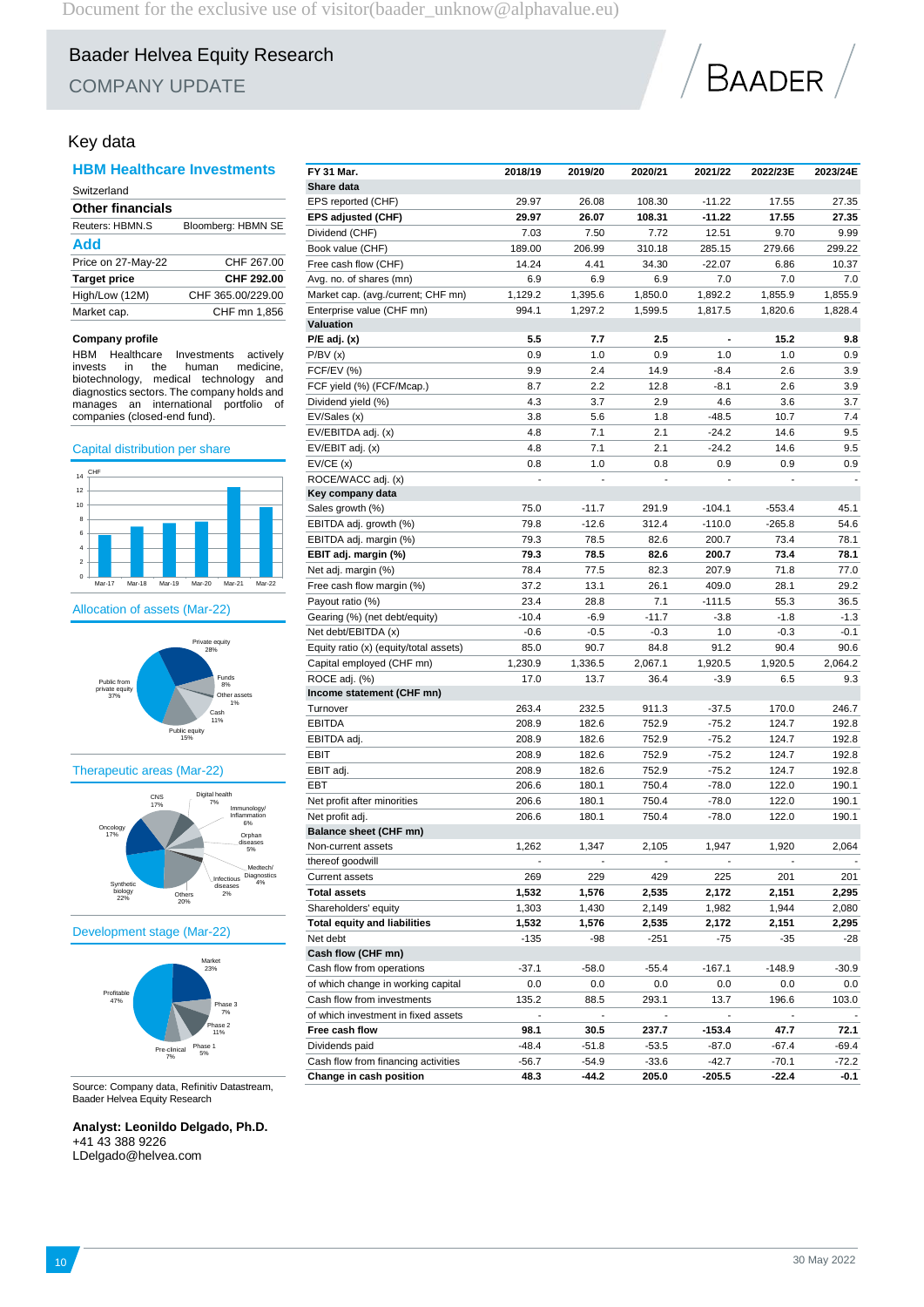COMPANY UPDATE

### **HBM Healthcare Investments**

### **Disclaimer**

**Important Notice and Disclosures pursuant to Art. 20 of the Regulation (EU) No 596/2014 of 16 April 2014 and the Commission Delegated Regulation (EU) 2016/958 of 9 March 2016 and pursuant to Art. 34, 36 and 37 of the Commission Delegated Regulation (EU) No 2017/565 of 25 April 2016**

#### **A. GENERAL STATEMENTS**

Baader Bank AG is the parent company of Baader Helvea AG and Baader Helvea Limited. Baader Bank AG, Baader Helvea AG and Baader Helvea Limited are collectively referred to as **"Baader Helvea Group Europe Companies"** below, and each of them is referred to separately as a **"Baader Helvea Group Europe Company"**. Baader Bank AG and its subsidiaries and affiliates, including Baader Helvea AG and Baader Helvea Limited, are collectively referred to below as the **"Group Companies"** and each of them is referred to separately as a **"Group Company"**.

This **"Research Document"** was prepared by its named author, who is an employee of a Baader Helvea Group Europe Company (the **"Relevant Baader Helvea Group Europe Company"**). Responsibility for the client relationship management, the client classification as required under the applicable regulatory laws, suitability assessments and any other legal or regulatory obligations is borne solely by the legal entity that enters into a contractual relationship with the applicable client, except to the extent that applicable law or regulations require another Group Company to share the responsibility in question. This Research Document is intended for clients only of Group Companies.

The recommendations of the Relevant Baader Helvea Group Europe Company are based on information that has been diligently compiled by the Relevant Baader Helvea Group Company and is partially based on publicly available sources of third parties (including data supplied by AlphaValue S.A., a cooperation partner of Baader Bank AG) believed to be reliable. Neither Baader Bank AG nor any other Group Company warrants the accuracy or completeness of such information of third parties. All estimates and opinions included herein represent the independent judgment of the responsible analyst(s) named in this Research Document as of the date of publication of this Research Document.

The Relevant Baader Helvea Group Europe Company reserves the right to modify the views expressed herein at any time without notice and the right not to update this information and to discontinue coverage of the company that is the subject of this Research Document without notice.

No representation or warranty, express or implied, is made as to the accuracy, completeness or fairness of the information and opinions contained in this document. To the extent legally permissible, neither the Relevant Baader Helvea Group Europe Company, any other Group Company, any of their respective authorized representatives or employees nor any other person accepts any liability whatsoever for any loss arising from any use of this Research Document or its contents or otherwise arising in connection therewith.

This Research Document (i) is for information purposes only, (ii) does not constitute or form part of any offer for sale or subscription of or solicitation of any offer to buy or subscribe for any financial instrument, money market or investment instrument or any security, (iii) is not intended as an offer for sale or subscription of or solicitation of an offer to buy or subscribe for any financial instrument, money market or investment instrument or any security and (iv) is not an advertisement thereof.

This Research Document is being distributed by electronic and ordinary mail to professional investors, who are expected to make their own investment decisions without reliance on any analysis in this Research Document. The investment opportunities discussed in this Research Document may not be suitable for certain investors, depending on their specific investment objectives, their timetable for investment or their overall financial situation, and this Research Document is not a substitute for advice from investment and tax advisors. Investors must make their own determination of the appropriateness of an investment in any instruments referred to herein based on the merits and risks involved, their own investment strategy and their legal, fiscal and financial position. As this Research Document does not constitute a direct or indirect investment recommendation, neither this Research Document nor any part of it should be construed as establishing, or be relied on in connection with or act as an inducement to enter into, any contract or commitment whatsoever.

The investments discussed herein may fluctuate in price or value and may result in losses. Changes in rates of exchange may have an adverse effect on the value of investments. Furthermore, past performance is not indicative of future results. In particular, the risks associated with an investment in the relevant financial, money market or investment instrument or securities are not explained here in their entirety.

This Research Document has been exclusively prepared for the party who receives the Research Document from the Relevant Baader Helvea Group Europe Company or, as the case may be, their U.S. affiliate, Baader Helvea Inc., and does not establish any liability whatsoever vis-à-vis any third party. Transmission or reproduction of this Research Document without prior written consent from the Relevant Baader Helvea Group Europe Company or, as the case may be, their U.S. affiliate, Baader Helvea Inc., is not permitted, unless explicitly approved in writing by the Group Company disseminating the Research Document to the initial receiver. In the event of any approved disclosure or dissemination of the Research Document, the initial receiver is required to obtain prior confirmation from any third party to whom it discloses or transmits the Research Document that it may not rely on the Research Document in whole or in part and that no liability of any Group Company will be established vis-à-vis the third party and that it may not disclose or transmit the Research Document to any other third party.

Any party receiving the Research Document is responsible for the compliance with the laws applicable to the reception and, as applicable, the disclosure or transmission of the Research Document, particularly the requirements under Directive 2014/65/EU (MiFID II) and Regulation (EU) no. 596/2014, the regulations promulgated thereunder and the national laws implementing such laws, and none of the Group Companies may be held liable for any non-compliance with such laws.

This Research Document was completed at 03:04 PM (CEST) on 30-05-2022.

Copyright ©: **Published by** the Relevant Baader Helvea Group Europe Company. **Disseminated by** Baader Bank AG or on its behalf by Baader Helvea Inc., Baader Helvea AG or Baader Helvea Limited.

**Germany:** Baader Bank AG is a stock corporation (*Aktiengesellschaft*) organized under the laws of the Federal Republic of Germany with its principal place of business in Munich. It is registered with the District Court (Amtsgericht) in Munich under No. HRB 121537 and supervised by the German Financial Supervisory Authority (*Bundesanstalt für Finanzdienstleistungsaufsicht – BaFin*), Marie-Curie-Strasse 24-28, 60439 Frankfurt am Main and Graurheindorfer Strasse 108, 53117 Bonn. The value added tax identification number of Baader Bank AG is DE 114123893.

**Switzerland:** Baader Helvea AG is a corporation organized under the laws of Switzerland with its principal place of business in Zurich. It is registered with the Zurich commercial registry under No. CH-110.356.568. Baader Helvea AG is authorized and regulated as a Securities Dealer by the Swiss Financial Market Supervisory Authority ("FINMA").

**United Kingdom:** Baader Helvea Limited is a limited company incorporated under the laws of England and Wales with its registered office at 5 Royal Exchange Buildings, London, EC3V 3NL. It is registered with Companies House under the company number 04935018. Baader Helvea Limited is authorized and regulated in the United Kingdom by the Financial Conduct Authority ("FCA"), 25 North Colonnade, London E14 5HS with the firm reference number 400056. There are no branches or related entities of Baader Helvea Limited that are also regulated by the FCA.

**BAADER**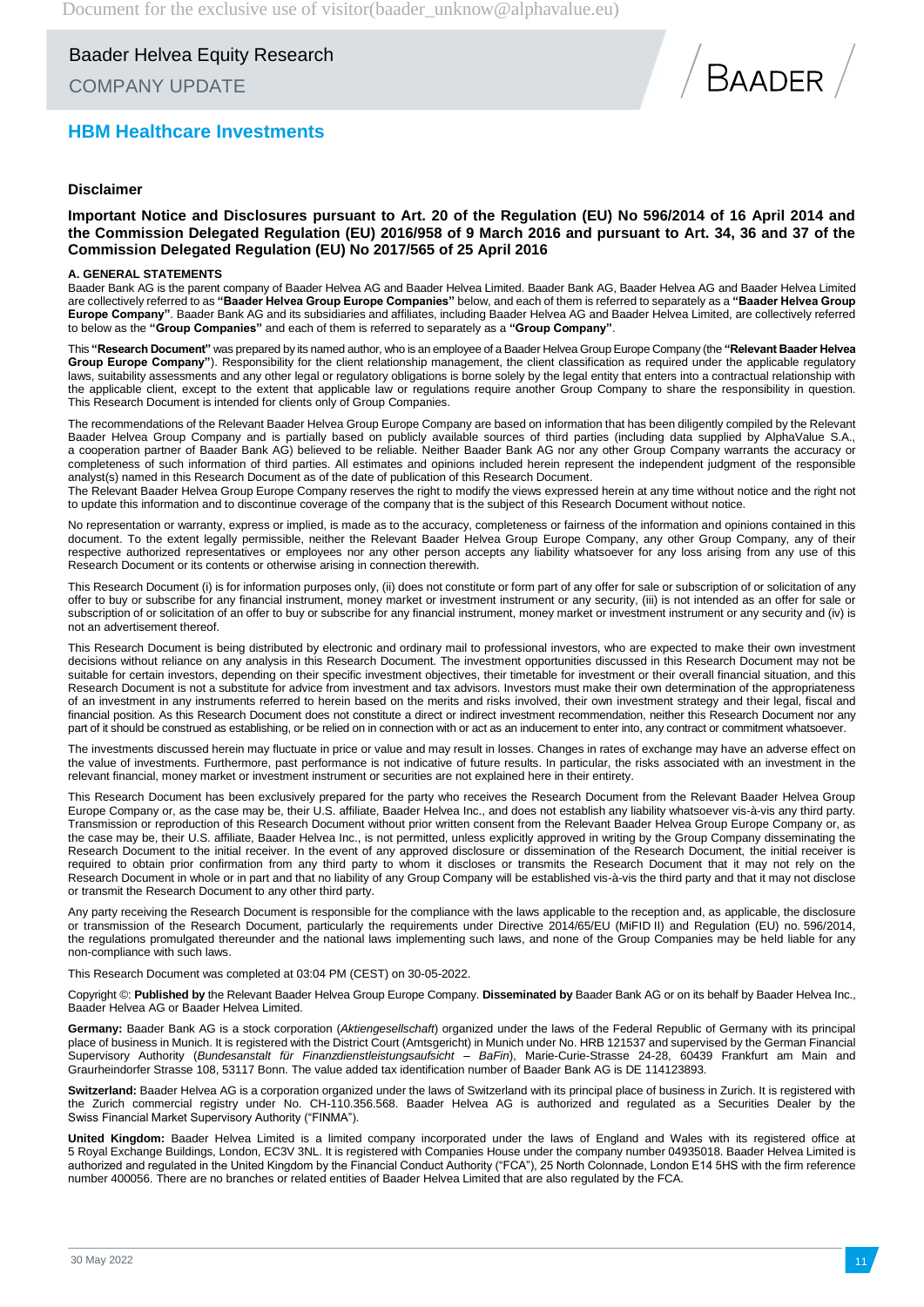### COMPANY UPDATE

![](_page_11_Picture_3.jpeg)

### **HBM Healthcare Investments**

#### **B. POTENTIAL INTERESTS OR CONFLICTS OF INTERESTS**

Art. 20 of the Regulation (EU) No 596/2014 of 16 April 2014 in conjunction with Articles 5 and 6 of the Commission Delegated Regulation (EU) 2016/958 of 9 March 2016 requires Baader Bank AG to disclose relationships and circumstances that may reasonably be expected to impair the objectivity of the Research Document, including interests or conflicts of interest with respect to the company that is the subject of this Research Document (**"Key Factors"**. The following Key Factors also include any interests or conflicts of interest of any person belonging to the Group Companies that are (i) known, or reasonably expected to be known, to the persons involved in the production of the Research Document; (ii) known to persons who, although not involved in the production of the Research Document, have or could reasonably be expected to have, access to the Research Document prior to its completion, or (iii) of any person closely associated with the named author of the Research Document.

Therefore, Key Factors that may apply regarding the company that is the subject of this Research Document are designated below under "Applicable Key Factors," followed by a list of all Key Factors specified by the aforementioned requirements. Please note that the list of specified Key Factors is for explanatory purposes only and that only the Key Factors designated under "Applicable Key Factor(s)" are present with respect to the company that is the subject of this Research Document.

#### **Applicable Key Factors**

| Company                           | Kev    |
|-----------------------------------|--------|
| <b>HBM Healthcare Investments</b> | 4.5.11 |

#### **Key Factors Specified by Art. 5 and 6 of the Commission Delegated Regulation (EU) No. 2016/958 of 9 March 2016**

- Key 1: The Relevant Baader Helvea Group Europe Company, any other Group Company or the responsible analyst(s) named in this report own a net long or short position exceeding the threshold of 0.5% of the total issued share capital of the company that is the subject of the Research Document, calculated in accordance with Article 3 of Regulation (EU) No 236/2012 and with Chapter III and IV of Commission Delegated Regulation (EU) No 918/20127.
- Key 2: The company that is the subject of the Research Document owns 5% or more in the total issued share capital of the Relevant Baader Helvea Group Europe Company or of any of the Group Companies.
- Key 3: The Relevant Baader Helvea Group Europe Company or any other Group Company has been lead manager or co-lead manager over the previous 12 months of any publicly disclosed offer of financial instruments of the company that is the subject of the Research Document.
- Key 4: The Relevant Baader Helvea Group Europe Company or any other Group Company is a market maker or liquidity provider in the financial instruments of the company that is the subject of the Research Document.
- Key 5: The Relevant Baader Helvea Group Europe Company or any other Group Company is party to an agreement with the company that is the subject of the Research Document relating to the provision of services of investment firms set out in Sections A and B of Annex I of Directive 2014/65/EU of the European Parliament and of the Council.
- Key 6: The Relevant Baader Helvea Group Europe Company or any other Group Company is party to an agreement with the company that is the subject of the Research Document relating to the production of the Research Document.
- Key 7: Employees of the Relevant Baader Helvea Group Europe Company and/or of a Group Company (including the responsible analyst(s) named in this report or persons closely associated with them) are members of the board of directors of the company (or equivalent management and supervisory organs under applicable law) that is the subject of this Research Document. Members of the board of directors (or equivalent management and supervisory organs under applicable law) of the company that is the subject of this Research Document sit on the management board and/or supervisory board of Baader Bank AG or any other Group Company.
- Key 8 The Relevant Baader Helvea Group Europe Company or any other Group Company owns more than 1% of the capital stock in the company that is the subject of this Research Document.
- Key 9 The responsible analyst(s) named in this report or persons closely associated with them own a significant amount or at least 0.1% of the capital stock of, or otherwise has a financial interest (including options, rights, warrants, futures) in, the company that is the subject of this Research Document.
- Key 10: The responsible analyst(s) named in this report disclosed a draft of the analysis set forth in this Research Document to the company that is the subject of this Research Document for fact reviewing purposes and changes were made to this Research Document before publication.
- Key 11: The Research Document has been prepared by the Relevant Baader Helvea Group Europe Company or any other Group Company as part of a research program commissioned by a stock exchange.

In addition, the following relationships and circumstances may reasonably be expected to impair the objectivity of the Research Document, including interests or conflicts of interests, on the part of the Relevant Baader Helvea Group Europe Company or on the part of any natural or legal person working for the Relevant Baader Helvea Group Europe Company under a contract or on the part of any person belonging to the Group Companies, or on the part of any person closely associated with them:

Baader Bank AG, the Relevant Baader Helvea Group Europe Company and/or any other Group Company and/or employees or clients thereof may (i) hold significant open derivative positions in the securities of the company that is the subject of this Research Document which are not delta-neutral, or (ii) from time to time take positions in, and may purchase and/or sell the securities or related financial instruments as principal or agent, of the company that is the subject of this Research Document or of affiliates or other related parties of the company that is the subject of this Research Report.

#### **C. RECOMMENDATIONS, RATINGS AND EVALUATION METHODOLOGY**

A list of all of our Research Documents on any financial instrument or issuer that were disseminated during the preceding 12-month period is available to our clients unde[r http://www.baaderbank.de/disclaimer\\_research.html.](http://www.baaderbank.de/disclaimer_research.html)

| Company                                  | Date | Rating |     |        | Currency Target price Closing price as of | Analyst                           |
|------------------------------------------|------|--------|-----|--------|-------------------------------------------|-----------------------------------|
| HBM Healthcare Investments 10-Feb-22 Buy |      |        | CHF | 370.00 | 294.50                                    | 09-Feb-22 Leonildo Delgado, Ph.D. |

The ratings and the target prices in the Research Documents shown above are valid until (i) the publication of a revised Research Document on the Company that is the subject of the Research Document, or (ii) the discontinuation of coverage of the Company that is the subject of the Research Document.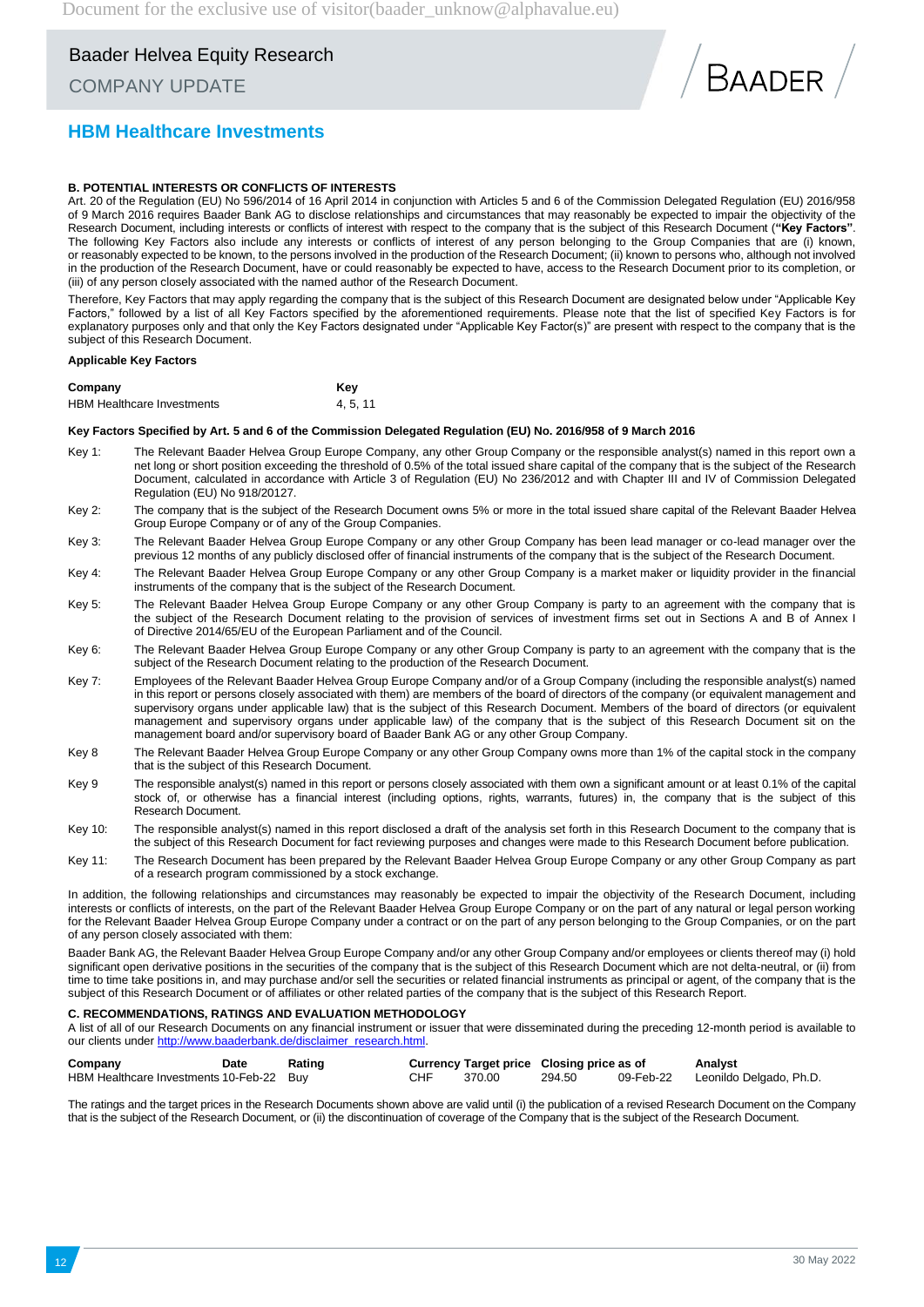COMPANY UPDATE

### **HBM Healthcare Investments**

![](_page_12_Picture_4.jpeg)

#### **Rating categories:**

The following is an explanation of the ratings, if any, included in this document.

Expected total return based on forecast dividend and 12-month price targets.

| Rating | Upside/downside to the target price |
|--------|-------------------------------------|
| Buy    | $>20\%$                             |
| Add    | $5% - 20%$                          |
| Reduce | $-10\%$ to 5%                       |
| Sell   | $< -10%$                            |

#### **Research ratings key:**

**There are four possible ratings: Buy, Add, Reduce or Sell.**

#### **Examples of certain ratings:**

**Buy:** A company that the analyst(s) named in this report deem(s) higher risk with a forecast dividend yield of 5% and price appreciation potential of 16%, generating a forecast total return of 21% over 12 months.

**Reduce:** A company with a forecast dividend yield of 7% and price appreciation potential of -5%, generating a forecast total return of +2% over 12 months.

We use three further categorizations for stocks in our coverage:

**Restricted:** A rating and/or financial forecast and/or target price is not disclosed due to compliance or other regulatory considerations such as blackout period or conflict of interest.

**Coverage in transition:** Due to changes in the research team, the disclosure of a stock's rating and/or target price and/or financial information are temporarily suspended. The stock remains in the research universe and disclosures of relevant information will be resumed in due course. **Not rated:** Suspension of coverage.

#### **Valuation methodology**

Company valuations are based on the following general valuation methods: Multiple-based models, peer-group comparisons, discount models, break-up value approaches, asset-based valuation methods as well as economic profit based models. Furthermore, recommendations are also based on the economic profit approach. Valuation models (including the underlying assumptions) are dependent on macroeconomic factors such as interest rates, exchange rates and raw material prices, and on assumptions about the economy. Furthermore, market sentiment affects the valuation of companies. The valuation is also based on expectations that might change rapidly and without notice, depending on developments specific to individual companies or industries. Our analysts' recommendations and target prices are derived from the models we use and might therefore change as a result of the use or development of different models. Our analysts' investment ratings generally relate to a 12-month horizon. They are, however, also subject to market conditions and can only represent a snapshot. The ratings may in fact be achieved more quickly or slowly than expected and therefore a rating may need to be revised upward or downward. Further information on the valuation methodology can be found under http://www.baaderbank.de/valuation

#### **Frequency of reports and updates**

It is intended that each company with respect to which we issue a Research Document will be covered at least once a year, as well as in the event of important developments and/or changes in our recommendation.

#### **D. DECLARATION OF RESPONSIBLE ANALYST(S)**

The analyst(s) named in this report certify that: (1) the views expressed in this Research Document accurately reflect their own personal views about any or all of the subject securities referred to in this Research Document, (2) no part of their compensation was, is or will be, directly or indirectly, related to the specific recommendation or views expressed in this Research Document and (3) no part of their compensation is directly tied to transactions in services of the Relevant Baader Helvea Group Europe Company's set out in Sections A and B of Annex I of Directive 2014/65/EU or other types of transactions the Relevant Baader Helvea Group Europe Company or any other Group Company performs, or to trading fees that the Relevant Baader Helvea Group Europe Company or any other Group Company performs. Such services include, *inter alia*, execution of orders on behalf of clients and on own account; portfolio management and investment advice; placing and underwriting of financial instruments; operation of multi-trading facilities or organized trading facilities and ancillary services with respect to the mentioned services.

#### **E. ANALYSTS' OPINIONS ONLY**

This Research Document reflects the assumptions, views and analytical methods of the analyst(s) named in this report and does not constitute the investment policy of the Relevant Baader Helvea Group Europe Company or any other Group Company.

#### **F. ORGANIZATIONAL ARRANGEMENTS TO AVOID AND PREVENT CONFLICTS OF INTEREST**

In order to proactively prevent conflicts of interest, Baader Bank AG and its Group Companies have established a compliance program. Such compliance program includes, among other things, a conflicts of interest policy and other measures to ensure compliance in particular with Article 16 (3) of Directive 2014/65/EU of 15 May 2014 and Articles 34 (3) and 37 of Commission Delegated Regulation (EU) No 2017/565 of 25 April 2016. Such measures shall ensure confidentiality and separation of information between individuals, groups and departments of Group Companies which otherwise may be exposed to conflicts of interest, particularly by virtual and physical barriers (so-called "Chinese walls"), independence of the analysts (which also include a remuneration system designed to avoid inadequate monetary incentives for analysts) as well as independence of the Research Document and recommendations themselves. The compliance program is monitored and periodically reviewed by the compliance department of Baader Bank AG and/or its Group Companies.

Furthermore, the Baader Helvea Group Europe Companies do not allow analysts and other relevant persons to engage in transactions that include financial instruments of companies on which they issue recommendations, or related financial instruments. However, analysts, like other staff, may hold financial instruments or related financial instrument in other companies that Baader Bank AG and its Group Companies cover. This is subject to strict compliance with internal rules governing own-account trading by staff members and third parties acting for the account of such staff members, including the authorization by the compliance department of Baader Bank AG and/or its Group Companies. The Baader Helvea Group Europe Companies are satisfied that their internal policy on transactions in financial instruments and related instruments does not compromise the objectivity of analysts in issuing recommendations.

The Baader Helvea Group Europe Companies and their research analysts are not aware of any actual, material conflict of interest not disclosed above at the time of distribution of this Research Document.

From time to time, sales staff may express their own personal views that depart from the research recommendation expressed in this Research Document. Both these views do not necessarily reflect the thoughts or opinions of Baader Bank AG or its Group Companies. Also sales staff's views may be based on factors, time frames and other parameters that differ from those upon which analysts base their research. Moreover, the views of our sales staff are ordinarily provided to particular clients, which may have different, specific and shorter-term investment needs and strategies.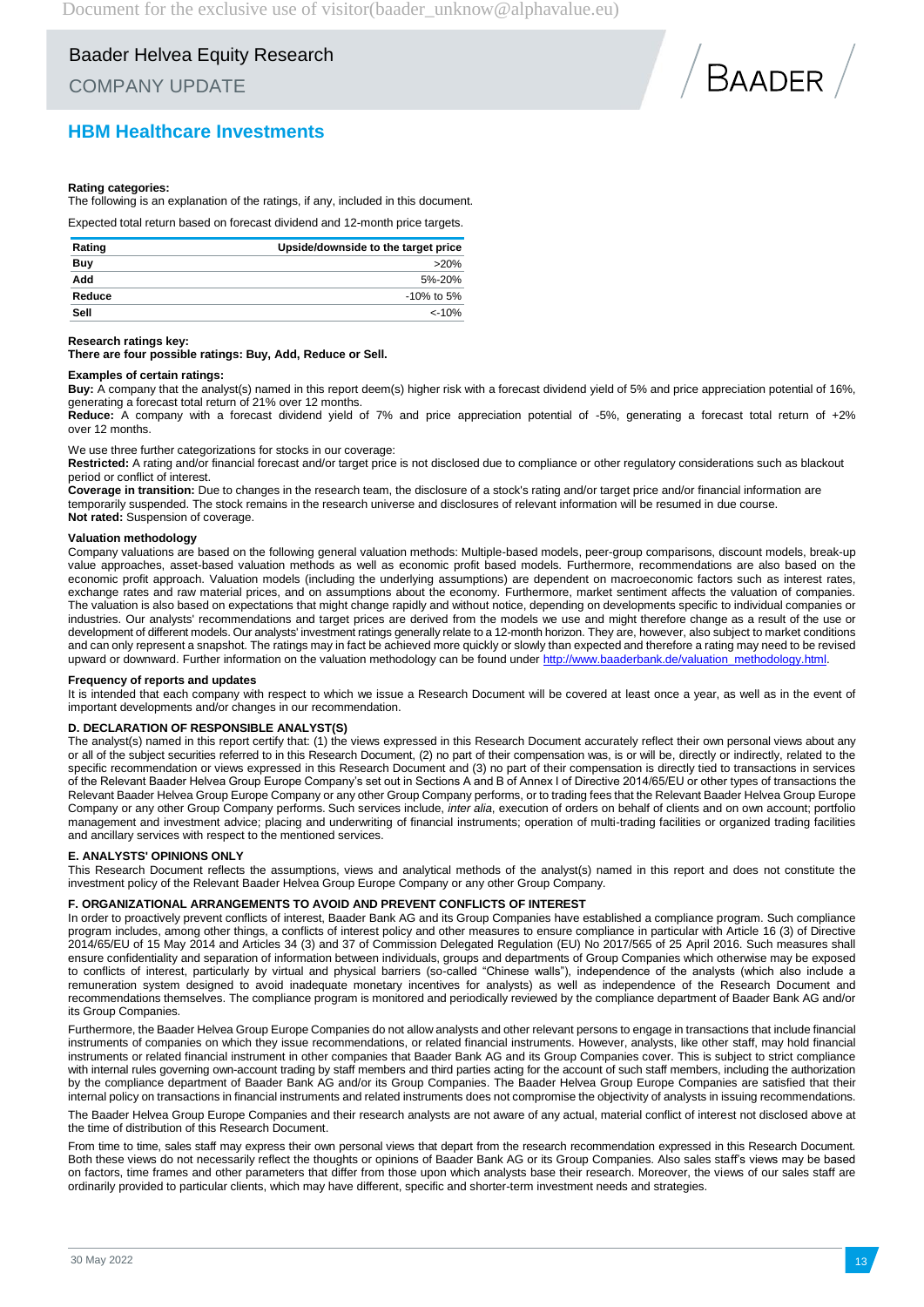COMPANY UPDATE

![](_page_13_Picture_3.jpeg)

### **HBM Healthcare Investments**

#### **G. ADDITIONAL REQUIRED DISCLOSURES UNDER THE LAWS OF JURISDICTIONS SET FORTH BELOW**

It cannot be excluded that Baader Bank AG or a Group Company, one of their products or any of their employees have a long or short position or deal as principal or agent in any of the securities issued by or linked to the company that is the subject of this Research Document or provide advisory or other services to it.

Opinions expressed herein may differ or be contrary to those expressed by other business areas of Baader Bank AG or of any of its Group Companies as a result of using different assumptions.

#### **Notice to Recipients in Australia**

This Research Document may only be distributed by the Group Companies which are authorized to provide financial services in Australia – Baader Helvea Limited and Baader Bank AG. Baader Bank AG discloses that it: (i) is exempt from the requirement to hold an Australian financial services license under the Australian Corporations Act 2001 ("Corporations Act") in respect of financial services provided in Australia, and (ii) is regulated by Bundesanstalt für Finanzdienstleistungsaufsicht of Germany (BaFin) under German laws, which differ from Australian laws. Baader Helvea Limited discloses that it: (i) is exempt from the requirement to hold an Australian financial services license under the Corporations Act in respect of financial services provided in Australia (ii) is authorized and regulated by the Financial Conduct Authority of the United Kingdom (FCA) under UK laws which differ from Australian laws.

This Research Document is intended only for wholesale clients referred to in Section 761G of the Corporations Act who are also either professional or sophisticated investors for the purposes of Section 708(8) and (11) of the Corporations Act, and only to those persons who receive this Research Document (electronically or otherwise) in Australia ("Wholesale Clients"). Persons who are not Wholesale Clients may not act upon or rely on the information contained in this Research Document. Any investment or investment activity to which this Research Document relates is available only to Wholesale Clients and will be engaged in only with Wholesale Clients. You should speak to your legal advisor to confirm whether you are a Wholesale Client.

This Research Document has not been and will not be lodged with the Australian Securities and Investments Commission. This Research Document is not a product disclosure statement, prospectus or other disclosure document for the purposes of the Corporations Act. The information contained in this Research Document is general information only.

#### **Notice to Recipients in Austria**

This Research Document serves information purposes only and does not constitute investment advice nor an investment recommendation and shall not be regarded as solicitation or an offer in particular for purposes of the EU prospectus directive and the corresponding Austrian implementing statute, the Austrian Capital Markets Act ("KMG") to purchase or sell any of the investment instruments mentioned herein. The illustrations, analyses and conclusions are of general nature only. This Research Document is directed solely to qualified investors ("qualifizierte Anleger") within the meaning of Section 1 Paragraph 1 Subparagraph 5a KMG.

#### **Notice to Recipients in Canada**

This Research Document is directed to persons in Canada who are "permitted clients" of a Group Company, as such term is defined National Instrument 31-103 – Registration Requirements, Exemptions and Ongoing Registrant Obligations (**"NI 31-103"**). No Group Company is registered as a broker-dealer with any securities commission or similar regulatory authority in Canada, and therefore they are each restricted to activities permitted in Canada in compliance with the requirements and conditions of the international dealer exemption under NI 31-103, which include, except in limited circumstances, trading with or on behalf of "permitted clients" in foreign securities (including a security issued by an issuer formed under the laws of a foreign jurisdiction). The jurisdictions in which the head office or principal place of business of each Group Company is located are outside of Canada. All or substantially all of the assets of the Group Company are situated outside of Canada. Accordingly, there may be difficulty enforcing legal rights against the Group Company due to the foregoing.

This Research Document is not, and under no circumstances is to be construed as, a general solicitation of an offer to buy, an offer to sell or a public offering of the securities described herein in Canada or any province or territory thereof. Any offer or sale of the securities referred to in this Research Document in Canada will comply with applicable securities laws in Canada concerning the subscription, purchase, holding and resale of the securities. The company that is the subject of this Research Document may not be subject to Canadian reporting and/or other requirements under applicable securities laws in Canada. Available information regarding the company that is the subject of this Research Document may be limited, and that company may not be subject to the same auditing and reporting standards as reporting issuers in Canada.

Under no circumstances is the information contained in this Research Document to be construed as investment advice in any province or territory of Canada, and such information is not tailored to the needs of the recipient. No securities commission or similar regulatory authority in Canada has reviewed or in any way passed upon these materials, the information contained herein or the merits of the securities described herein, and any representation to the contrary is an offence.

#### **Notice to Recipients in Guernsey**

None of the Group Companies are licensed by the Guernsey Financial Services Commission ("GFSC") under the Protection of Investors (Bailiwick of Guernsey) Law, 1987, as amended (the "POI Law") to carry on controlled investment business in Guernsey. This Research Document is not being, and may not be, circulated or made available to, or directed at, any person in the Bailiwick of Guernsey to the extent that doing so constitutes carrying out a restricted activity (including promotion, subscription, registration, dealing, management, administration, advising or custody) in, or from within, the Bailiwick of Guernsey.

#### **Notice to Recipients in Israel**

This Research Document is directed only to "Qualified Clients" in Israel, as such term is defined in the Regulation of Investment Advice, Investment Marketing and Investment Portfolio Management Law, 1995 (the "Law"). None of the Group Companies holds a license under the Law, or the insurance required of licensed Investment Advisers under the Law. The "Potential Conflicts of Interests" section of this disclaimer includes a list of the categories of securities and financial assets/instruments with respect to which the Group Companies may have linkage or that are deemed to be preferred by the Group Companies.

#### **Notice to Recipients in Japan**

None of the Group Companies is registered as a Financial Instruments Business Operator under the Financial Instruments and Exchange Act of Japan (Act No. 25 of 1948, as amended, the "FIEA"). This Research Document may be distributed only to certain professional investors who are the addressees of our email pursuant to an exemption from the registration requirements of, and otherwise in compliance with the FIEA and other relevant laws and regulations of Japan.

#### **Notice to Recipients in Jersey**

None of the Group Companies are licensed by the Jersey Financial Services Commission under the Financial Services (Jersey) Law 1998, as amended (the "FSJL") to carry on financial service business in Jersey. To the extent this Research Document contains investment advice for the purposes of the FSJL, the Group Companies are relying on the Financial Services (Investment Business (Overseas Persons – Exemption)) (Jersey) Order 2001.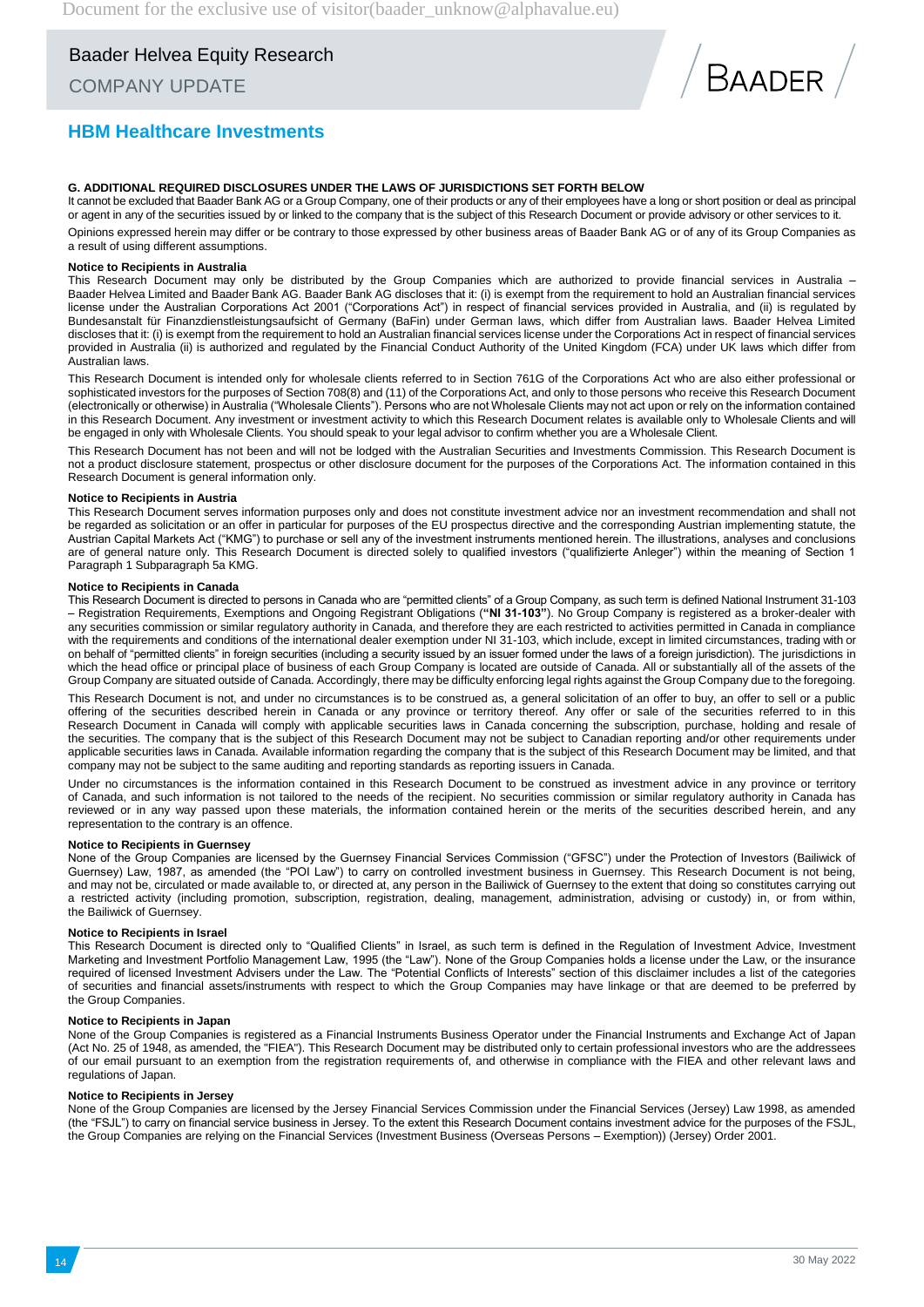### COMPANY UPDATE

### **HBM Healthcare Investments**

![](_page_14_Picture_4.jpeg)

#### **Notice to Recipients in the Principality of Monaco**

This Research Document may only be offered or distributed, directly or indirectly, to Monaco banks duly licensed by the French "Autorité de Contrôle Prudentiel et de Résolution" and fully licensed financial service provider companies regulated by the "Commission de Contrôle des Activités Financières". The Recipients declare being perfectly fluent in English and expressly waive the possibility of a French translation of this Research Document: Les destinataires du présent document reconnaissent être à même d'en prendre connaissance en langue anglaise et renoncent expressément à *une traduction française*.

#### **Notice to Recipients in New Zealand**

This Research Document may only be distributed by Baader Helvea Limited and Baader Bank AG to wholesale clients as defined in section 5C (Wholesale Clients) of the Financial Advisers Act 2008 (NZ) (FAA). Both Baader Helvea Limited and Baader Bank AG can (i) provide financial adviser services to Wholesale Clients as exempt providers, and (ii) provide broking services under the FAA to persons who are Wholesale Clients and, to the extent that the broking services comprise custodial services as defined in the FAA, are also persons falling within the categories set out in clause 11 of the Financial Advisers (Custodians of FMCA Financial Products) Regulations 2014. Persons who are not Wholesale Clients (as referred to in the FAA) may not act upon or rely on the information contained in this Research Document. Any investment or investment activity to which this Research Document relates is available only to Wholesale Clients and will be engaged in only with Wholesale Clients. You should speak to your legal advisor to confirm whether you are a Wholesale Client.

Baader Bank AG discloses that it is regulated by Bundesanstalt für Finanzdienstleistungsaufsicht of Germany (BaFin) under German laws, which differ from New Zealand laws. Baader Helvea Limited discloses that it is authorized and regulated by the Financial Conduct Authority of the United Kingdom (FCA) under UK laws which differ from New Zealand laws. Neither Baader Helvea Limited nor Baader Bank AG are required to be registered under the Financial Service Providers (Registration and Dispute Resolution) Act 2008 (NZ) (FSPR) due to the territorial scope of the FSPR.

This Research Document has not been and will not be lodged with the New Zealand Registrar of Financial Service Providers. This Research Document is not a product disclosure statement for the purposes of the Financial Markets Conduct Act 2013 (NZ) nor an investment statement or prospectus for the purposes of the Securities Act 1978 (NZ). The information contained in this Research Document is general information only.

#### **Notice to Recipients in South Africa**

Baader Helvea Limited is exempted from the provisions of the Financial Advisory and Intermediary Services Act, 2002 (FAIS) and is not a registered financial services provider in terms of FAIS. Baader Helvea Limited will provide clients with confirmation of the exemption on request.

#### **Notice to Recipients in Switzerland**

This document has been prepared without regard to the disclosure standards for prospectuses under art 652a or art 1156 of the Swiss Federal Code of Obligations ("**CO**"), the Swiss Federal Act on Collective Investment Schemes ("**CISA"**) or the disclosure rules of any stock exchange or regulated trading facility in Switzerland, and does neither constitute a prospectus under such laws, nor a similar communication within the meaning of art 752 CO, nor a simplified prospectus under the CISA.

#### **Notice to Recipients in Taiwan**

None of the Group Companies is licensed by the Financial Supervisory Commission ("FSC") of Taiwan to conduct the securities advisory or consulting business in Taiwan, The distribution of this Research Document from the jurisdiction outside of Taiwan has not been registered with or approved by the FSC. Neither this Research Document nor the information contained in it is an offer or is intended to be an offer to make with any person, or to induce or attempt to induce any person to enter into or to offer (or intent to offer) to enter into any agreement for or with a view to acquiring, disposing of, subscribing for or underwriting securities.

#### **Notice to Recipients in the United Kingdom**

This communication is directed to persons in the United Kingdom who (i) are reasonably believed to be such persons as are described in Article 19 ("investment professionals") or Article 49(2)(a) to (d) ("high net worth companies, unincorporated associations, etc.") of the United Kingdom Financial Services and Markets Act 2000 (Financial Promotion) Order 2005 or (ii) are persons to whom it may otherwise lawfully be communicated (all such persons together being referred to as "relevant persons"). Persons who are not relevant persons may not act upon or rely on the information contained in this communication. Any investment or investment activity to which this communication relates is available only to relevant persons and will be engaged in only with relevant persons.

#### **Notice to Recipients in the United States**

This Research Document has been prepared outside the United States by a Baader Helvea Group Europe Company (the "**Preparing Group Company**"). Neither the Preparing Group Company nor any other Baader Helvea Group Europe Company is registered with the U.S. Securities and Exchange Commission as a broker-dealer in the United States or a member of the Financial Institutions Regulatory Authority ("**FINRA"**). Baader Helvea Inc. (a Group Company that is a registered U.S. broker-dealer and a member of FINRA) did not contribute to the preparation of this Research Document. This Research Document has been prepared and reviewed by research analysts employed by the Preparing Group Company, who are not associated persons or employees of Baader Helvea Inc., are not registered or qualified as research analysts with FINRA, and are not subject to FINRA rules.

This Research Document may be distributed in the United States only:

- 1. by a Baader Helvea Group Europe Company to "major US institutional investors" (as defined in, and pursuant to the exemption provided by, Rule 15a-6 under the U.S. Securities Exchange Act of 1934. Neither any Baader Helvea Group Europe Company nor any major US institutional investor receiving this Research Document may distribute it to any other person in the United States; or
- 2. as affiliate research by Baader Helvea Inc. When distributing this Research Document in the United States as affiliate research, Baader Helvea Inc. accepts responsibility under applicable U.S. laws and regulations (including FINRA Rule 2711) for its content. Additional information on this report is available upon request from Baader Helvea Inc.

Regardless of whether this Research Document is distributed by a Baader Helvea Group Europe Company or by Baader Helvea Inc., orders utilizing the services of the Group Companies for the purchase or sale of the securities that are the subject of this Research Document may be given only to Baader Helvea Inc.

#### **Other Jurisdictions**

The distribution of this Research Document in any other jurisdiction may be restricted by law, and persons into whose possession this Research Document comes should inform themselves about, and observe, any such restrictions. This Research Document is not directed to, or intended for distribution to or use by, any person or entity that is a citizen or resident of, or located in, any locality, state, country or other jurisdiction where such distribution, publication, availability or use would be contrary to law or regulation.

For additional important legal information, please visit the following link[: http://www.baaderbank.de/disclaimer\\_research.html.](http://www.baaderbank.de/disclaimer_research.html)